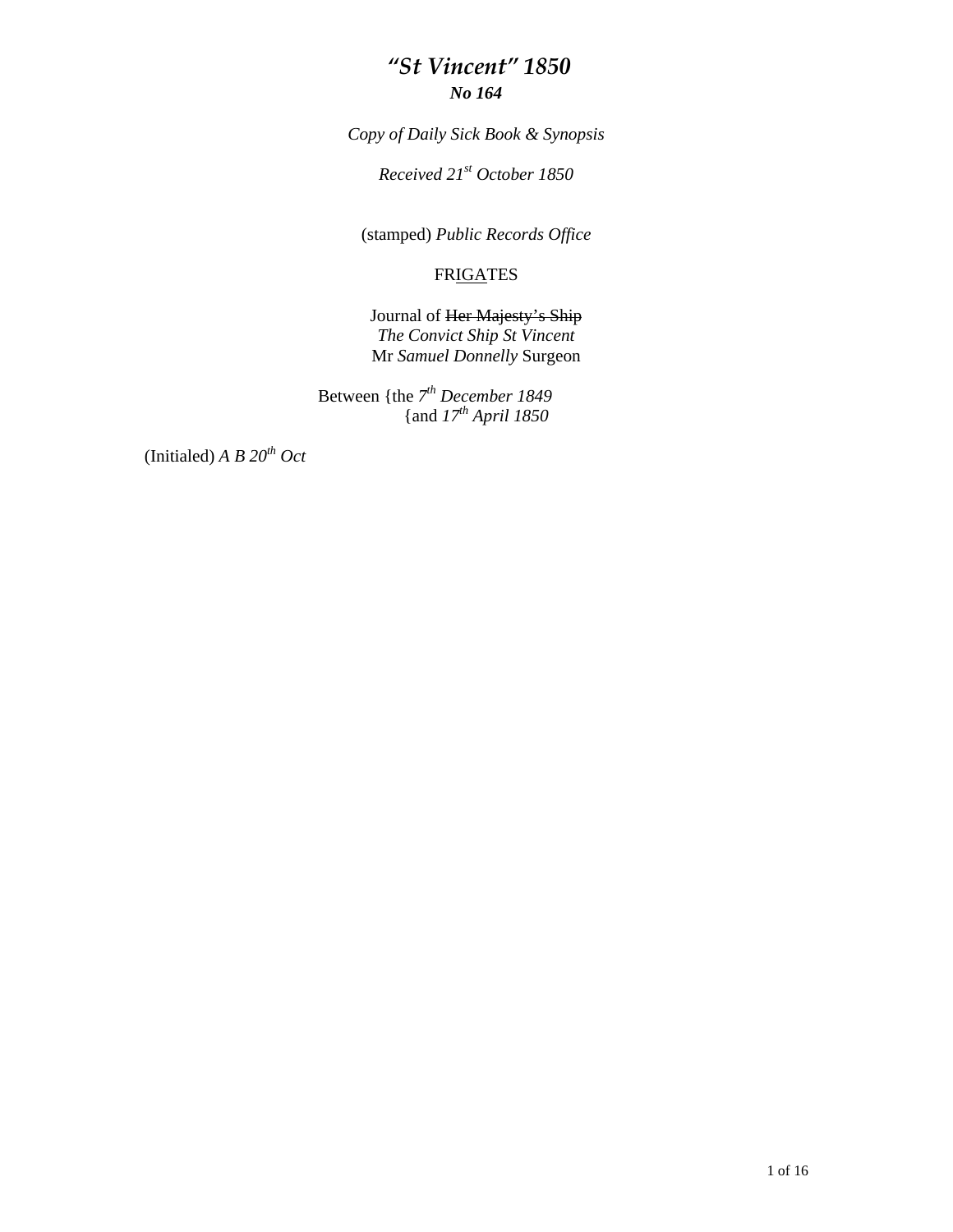Sick List of the Convict Ship St Vincent  $^{845}$ 

| Entry           |                           |                 | Trade or           |              |                             | <b>How Disposed</b>       |  |
|-----------------|---------------------------|-----------------|--------------------|--------------|-----------------------------|---------------------------|--|
|                 | <b>Names</b>              | Age             | Occupation         | Disease      | Discharged                  | οf                        |  |
| Decem $9th$     |                           |                 |                    |              |                             |                           |  |
| 1849            | <b>Cath Collins</b>       | 50              | None               | Hysteria     | January 13                  | Cured                     |  |
| Dec 11          | S.A. Leland               | 20              | None               | Catarrh      | Dec 13                      | Cured                     |  |
| Dec 12          | M. Hawkes                 | 38              | Servant            | Obstipatis   | Dec 15                      | Cured                     |  |
| Dec 14          | M Thorne                  | 34              | Laundress          | Febris       | Dec 17                      | Cured                     |  |
| 14              | A. Smith                  | 34              | Servant            | Diarrhoea    | Dec 28                      | Cured                     |  |
| Dec 15          | E. Powell                 | 26              | Factory            | Catarrh      | Dec 19                      | Cured                     |  |
| 15              | M. Banyard                | 50              | None               | Diarrhoea    | Dec 20                      | Cured                     |  |
| Dec 19          | C. Hart                   | 23              | None               | Catarrh      | Dec 27                      | Cured                     |  |
| 19              | A. McDonald               | $\overline{26}$ | Servant            | Febris       | Dec 23                      | Cured                     |  |
| 19              | S. Povey                  | $\overline{27}$ | Servant            | Dyspepsia    | Dec 23                      | Cured                     |  |
| 19              | C. Pender                 | 28              | Servant            | Dyspepsia    | Dec 23                      | Cured                     |  |
| $\overline{19}$ | M. Fitzgerald             | $\overline{28}$ | Servant            | Diarrhoea    | Jan 17                      | Cured                     |  |
| Dec 21          | A. Lawrence               | 23              | Hawker             | Dyspepsia    | Dec 30                      | Cured                     |  |
| 21              | S. Smith                  | $\overline{21}$ | None               | Diarrhoea    | Dec 24                      | Cured                     |  |
| $\overline{21}$ | A. Williams               | $\overline{21}$ | Servant            | Hysteria     | Dec 22                      | Cured                     |  |
| Dec 22          | $\overline{C}$ . Harrison | 40              | None               | Dyspepsia    | Jan 5                       | $\overline{\text{C}$ ured |  |
| 22              | M.A. Jones                | $\overline{27}$ | Servant            | Cynnan Ton   | Dec $24$                    | Cured                     |  |
| Dec 24          | M. Diamond                | 18              | Factory            | Febris       | Jan 4                       | Cured                     |  |
| 24              | M. Bagwell                | 18              | Glover             | ?????        | Dec 29                      | Cured                     |  |
| 24              | S. Crosby                 | 18              | None               | Rheum        | $\text{Feb}$ $\overline{1}$ | Cured                     |  |
| Dec 28          | M. Roberts                | $\overline{27}$ | Labourer           | Obstipatis   | Jan 1                       | Cured                     |  |
| Dec 29          | M.A. Staples              | $\overline{22}$ | Labourer           | Heamorrhosis | Jan 10                      | Cured                     |  |
| Dec 31          | C. Pender                 | $\overline{28}$ | None               | Obstipatis   | Jan 4                       | Cured                     |  |
| January 1       | M. A. Johnson             | $\overline{21}$ | Servant            | Pleurodysia  | Jan 25                      | Cured                     |  |
| Jan 9           | C. Murphy                 | $\overline{18}$ | None               | Obstipatis   | Jan 13                      | Cured                     |  |
| Jan 13          | S. A. Sheming             | $\overline{22}$ | Cook               | Diarrhoea    | Jan $15$                    | Cured                     |  |
| Jan 15          | M. A. Clayton             | 18              | Servant            | Cynass. T.   | Jan 17                      | Cured                     |  |
| 15              | M. A. Smith               | 18              | None               | Phlegmosis   | Jan 17                      | Cured                     |  |
| 15              | I. Evans                  | $\overline{23}$ | Servant            | Diarrhoea    | Jan 22                      | Cured                     |  |
| Jan 16          | M. A. Badland             | $\overline{22}$ | Servant            | ??????       | Jan 29                      | Cured                     |  |
| Jan 17          | A. Thompson               | 30              | Servant            | Obstipatis   | Jan 19                      | Cured                     |  |
| 17              | S. Pemberton              | 37              | Labourer           | Diarrhoea    | Jan 23                      | Cured                     |  |
| Jan 18          | S. Whitburn (??)          | 34              | None               | Diarrhoea    | Jan 26                      | Cured                     |  |
| 18              | H. Covill                 | $\overline{17}$ | Servant            | Haemorrhosis | Jan 24                      | Cured                     |  |
| <b>Jan 19</b>   | E. Smith                  | $\overline{21}$ | Servant            | Catarrh      | Jan 20                      | Cured                     |  |
| Jan 22          | H. Tonkinson              | 31              | <b>Screw Maker</b> | Phlegmosis   | Jan 29                      | Cured                     |  |
| $\overline{22}$ | M.A. Lewis                | $\overline{19}$ | None               | Diarrhoea    | Jan 28                      | Cured                     |  |
| Jan $24$        | S. Povey                  | $\overline{27}$ | Servant            | Diarrhoea    | Feb 12                      | Cured                     |  |
| Jan 27          | S. Hill                   | 24              | Shoe Binder        | Pleurodysia  | Jan 29                      | Cured                     |  |
| <b>Jan 28</b>   | C. Ives                   | $\overline{20}$ | Servant            | Diarrhoea    | Feb 1                       | Cured                     |  |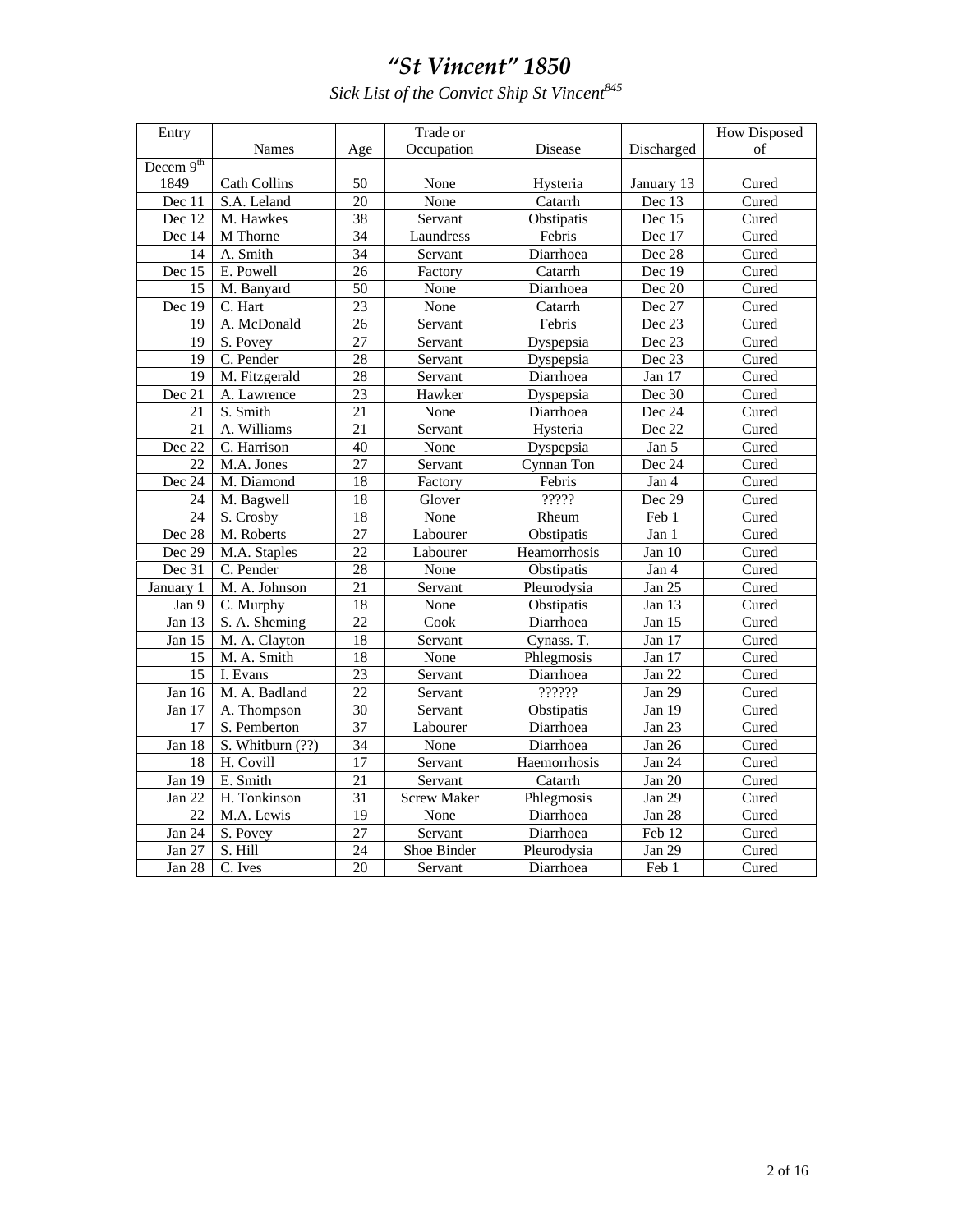| Enter     | Trade          |                 |                    |                |                   |              |
|-----------|----------------|-----------------|--------------------|----------------|-------------------|--------------|
|           |                |                 | <b>Or</b>          |                |                   | How disposed |
|           | Names          | Age             | Occupation         | <b>Disease</b> | Discharged        | of           |
| Feb 4     | C. Ives        | 20              | Servant            | Pneumonia      | March 13          | Obiet        |
| Feb 6     | A. Thompson    | 30              | Servant            | Ovaritis       | Feb 18            | Cured        |
| Feb 8     | M. McDonald    | 24              | Servant            | Otitis         | Feb 11            | Cured        |
| Feb 10    | M. Hawkes      | 37              | Servant            | Obstipation    | Feb 21            | Cured        |
| Feb 11    | M. A. Bradford | 24              | Servant            | Diarrhoea      | Feb 14            | Cured        |
| Feb 12    | L. Heat        | 20              | Servant            | Catarrh        | Feb 15            | Cured        |
| 12        | M. Taylor      | 23              | Hawker             | Catarrh        | Feb 15            | Cured        |
| Feb 16    | E. Baumont     | 38              | None               | Catarrh        | March 2           | Cured        |
| 16        | C. Collins     | $\overline{50}$ | None               | Haemorrhosis   | March 12          | Cured        |
| Feb 17    | A. Peck        | 19              | Shopkeeper         | Diarrhoea      | Feb 20            | Cured        |
| Feb 20    | S. A. Sheming  | 22              | Cook               | Diarrhoea      | Feb 22            | Cured        |
| Feb 21    | S. Crosbey     | 18              | None               | Haemorrhosis   | Apr 4             | Cured        |
| Feb 22    | S. Reavely     | 16              | None               | Hysteria       | Feb 24            | Cured        |
| 22        | A. Hughes      | 25              | None               | Rheum"         | Feb 26            | Cured        |
| Feb 25    | M. Bagwell     | 18              | Glover             | ????           | Mar 27            | Cured        |
| Feb 26    | A. Thompson    | 30              | Servant            | Phlegmosis     | Mar 7             | Cured        |
| March 3   | M. Ford        | 32              | Labourer           | Dyspepsia      | Mar 7             | Cured        |
| Mar 4     | M. Edwards     | $\overline{33}$ | $\text{Catarr}h^1$ | Servant        | Mar 19            | Cured        |
| Mar 7     | M. A. Brodie   | $\overline{21}$ | None               | Diarrhoea      | Mar 14            | Cured        |
| Mar 8     | M. Burke       | 33              | Hawker             | Diarrhoea      | Mar 21            | Cured        |
| Mar 13    | M. A. Badland  | 18              | Servant            | Phrenitis      | Mar 16            | Obeit        |
| Mar 15    | E. Powell      | 25              | Factory            | Diarrhoea      | Mar 25            | Cured        |
| Mar 16    | M. A. Bradford | 18              | None               | Diarrhoea      | Mar <sub>25</sub> | Cured        |
| Mar 18    | M. Diamond     | 19              | Factory            | Diarrhoea      | Mar 30            | Cured        |
| Mar 21    | M. Turner      | 28              | None               | Diarrhoea      | Apr 4             | Cured        |
| Mar 24    | A. Buck        | 49              | Shopk.             | Diarrhoea      | Apr $2$           | Cured        |
| Mar 27    | M. Ford        | 32              | Labourer           | Dyspepsia      | Apr 1             | Cured        |
| Mar 31    | M. Ryley       | 23              | Servant            | Diarrhoea      | Apr 1             | Cured        |
| April 3   | M. Clarke      | 26              | Servant            | Rheum"         | Apr 11            | Hospital     |
| Apr 6     | I, Mathews     | 40              | Servant            | Phlegmosis     | Apr 17            | Hospital     |
| Apr 11    | E. Baumont     | 38              | None               | Diarrhoea      | Apr 11            | Hospital     |
| Apr 12 am | A. Buxton      | 33              | Servant            | Ulcer          | Apr 17            | Hospital     |

1. The entries for two columns for Trade and Disease were entered incorrectly.

(Signed) *Samuell Donnelly Surgeon*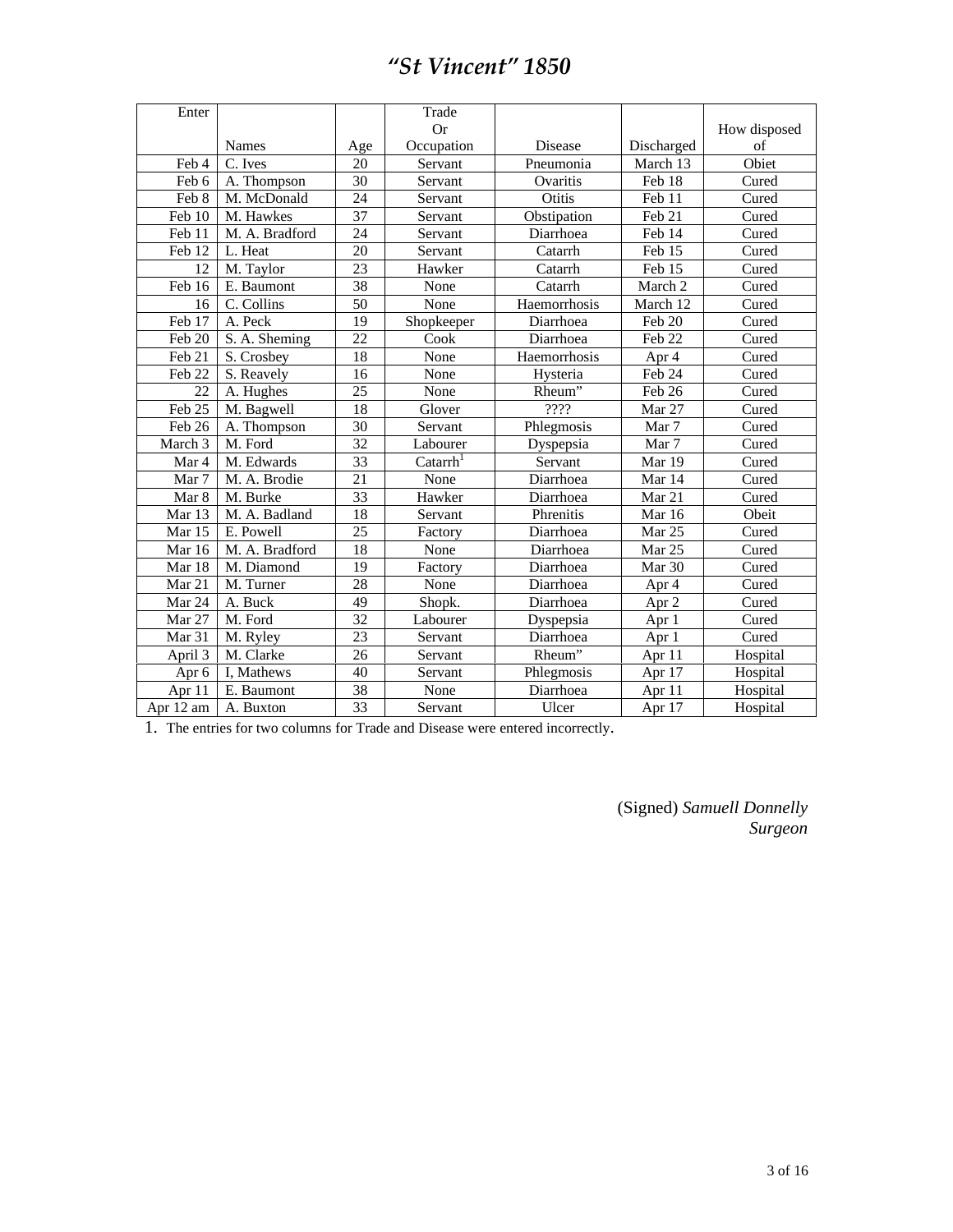APPENDIX No 11, and Art. No. 32 of the Surgeon's Instructions

#### MEDICAL and SURGICAL Journal of Her Majesty's *the Convict Ship St Vincent*  Between the *7th Decr 1849* and the *17th April 1850* during which Time the said *Ship* has been employed in *the conveyance of Convicts*

*From England to Vandeimensland..* 

| <b>Nature of Disease</b> | No.<br>of            | Men's Names, Ages, Qualities,<br>Time when and where taken                                                                                          | The History, Symptoms, Treatment, and Daily Progress of<br>the Disease or Hurt.                                                                                                                                                                                                                                                                                                                                                                                                                                                                                                                                                                                                                                                                          |  |  |  |  |
|--------------------------|----------------------|-----------------------------------------------------------------------------------------------------------------------------------------------------|----------------------------------------------------------------------------------------------------------------------------------------------------------------------------------------------------------------------------------------------------------------------------------------------------------------------------------------------------------------------------------------------------------------------------------------------------------------------------------------------------------------------------------------------------------------------------------------------------------------------------------------------------------------------------------------------------------------------------------------------------------|--|--|--|--|
| Febris                   | Case<br>$\mathbf{1}$ | ill, and how disposed of.<br>Mary Thorn<br>Atatis 31<br>Servant taken ill 14 <sup>th</sup><br>December at Woolwich and<br>discharged 17th Decr 1849 | Complain of lassitude and general debility with loss of<br>appetite & general disinclination to exertion. P(ulse)<br>quick skin hot bowels irregular T(ongue) white feels<br>chilly at times, ascribes attacks to getting her feet wet.<br>[Script]. Perspired freely during the day, skin moist<br>bowels open [Script].<br>15 <sup>th</sup><br>Passed a good night, skin moist, P(ulse) reduced in<br>frequency T9ongue) still white, bowels have not been<br>freely moved [Script].<br>16 <sup>th</sup><br>Much better, bowels moved several times during the<br>night [Script].                                                                                                                                                                      |  |  |  |  |
| Diarrhoea                | 2                    | Mary Banyard<br>Atatis 50<br>Taken ill 15 <sup>th</sup> December at<br>Woolwich and discharged<br>20th December 1849                                | 17 <sup>th</sup> No complaints, discharged.<br>Purging of two days standing with much griping<br>evacuations liquid and devoid of bile, no febrile<br>excretement. [Script] Arrow Root for dinner.<br>16 <sup>th</sup> Purged repeatedly since yesterday evening less<br>griping, T(ongue) moist [Script] Vesp - Purging has<br>ceased [Script]<br>17 <sup>th</sup> Purges twice during the night without griping<br>[Script]<br>18 <sup>th</sup> Passed a quiet night evacuations more solid<br>T(ongue) clearing less thirst [Script].<br>19th Improving complains only of debility [Script]<br>20th No purging [Script] Discharged to duty.                                                                                                           |  |  |  |  |
| Febris                   | 3                    | Ann McDonald<br>Atatis 26<br>Servant<br>Taken ill at sea 19 <sup>th</sup><br>December & discharged 23rd<br>cured                                    | Was seized last night with rigors followed by headache<br>pains in all her joints accompanied with great heat of<br>skin & thirst & complains this morning of general<br>debility, great thirst with loss of appetite etc. P(ulse)<br>quick skin much above the natural hundred. T(ongue)<br>very foul bowels rather confined. [Script] Bowels freely<br>opened by the medicine, skin still very hot thirst<br>considerable. [Script]<br>$21$ st<br>Passed a quiet night, perspired very much, skin moist,<br>P(ulse) reduced, T(ongue) moist thirst less Cont. Script<br>22 <sub>nd</sub><br>Febrile symptoms much abated, bowels open, T(ongue)<br>moist, thirst less. Appetite returning. Cont script<br>23 <sup>rd</sup><br>No complains discharged. |  |  |  |  |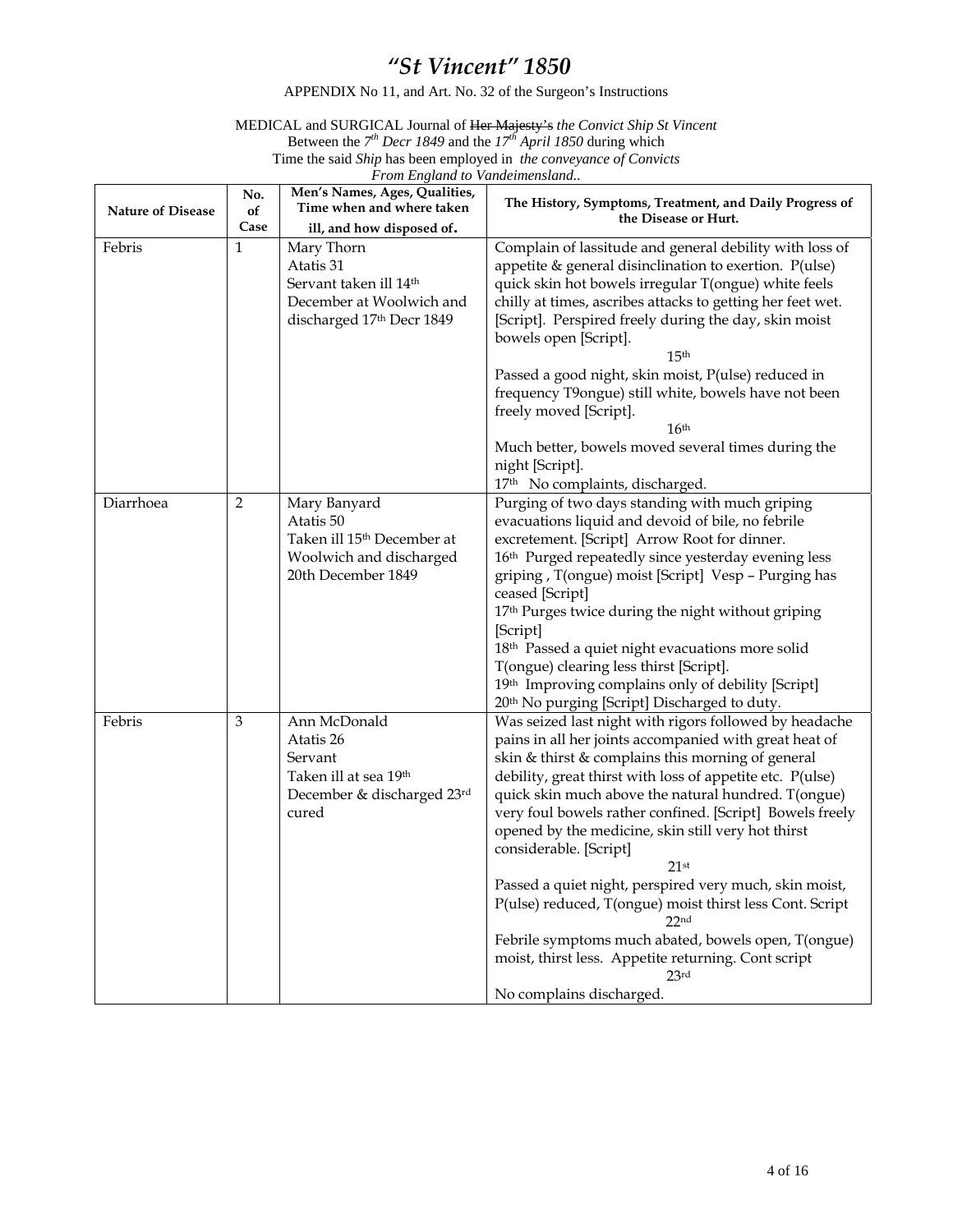| Diarrhoea | 4 | M. Fitzgerald<br>Atatis 28<br>Maltseller<br>Taken ill at sea 19th<br>December and discharged<br>17 <sup>th</sup> January 1850 | Was seized last night with violent purging accompanied<br>with cramps in abdomen and lower extremities, etc<br>The purging is not so violent this morning but the<br>cramps continue, P. quick T. foul [Script]<br>???? Station,<br>Vomited the medicine as soon as swallowed, much pain<br>in epigastrium [Script]<br>21 <sup>st</sup> Pain in Epigastrium abated by mustard ???<br>Purging abated. Cont script<br>22 <sup>nd</sup> No cramps in abdomen still slight cramps in lower<br>extremities App Liniment ??? bowels rather confined<br>[Script]<br>23 <sup>rd</sup> Bowels moved several times cramps gone.<br>24 <sup>th</sup> Complaining no appetite, [Script]<br>27 <sup>th</sup> Much better app' returning 6.2                                                                                                                                                                                                                                                                                                                                                                                                                                                                                                                                                                                 |
|-----------|---|-------------------------------------------------------------------------------------------------------------------------------|----------------------------------------------------------------------------------------------------------------------------------------------------------------------------------------------------------------------------------------------------------------------------------------------------------------------------------------------------------------------------------------------------------------------------------------------------------------------------------------------------------------------------------------------------------------------------------------------------------------------------------------------------------------------------------------------------------------------------------------------------------------------------------------------------------------------------------------------------------------------------------------------------------------------------------------------------------------------------------------------------------------------------------------------------------------------------------------------------------------------------------------------------------------------------------------------------------------------------------------------------------------------------------------------------------------|
|           |   |                                                                                                                               | 1 <sup>st</sup> Jan Gaining strength daily 6.2<br>17th January no complaints Discharged                                                                                                                                                                                                                                                                                                                                                                                                                                                                                                                                                                                                                                                                                                                                                                                                                                                                                                                                                                                                                                                                                                                                                                                                                        |
| Rheum"    | 5 | Sarah Crosbey<br>Actatis 18<br>Servant<br>Taken ill 24 <sup>th</sup> December at<br>sea, and discharged 1st<br>February 1850  | Complains of acute pains in shoulder joints & in muscles<br>of the nape of the neck, both are much swollen and the<br>seat of considerable pain when was in bed. P(ulse)<br>quick, skin hot, bowels confined, T(ongue) white,<br>considerable thirst, appetite bad [Script].<br>25 <sup>th</sup><br>Passed a better night than usual, bowels opened several<br>times by the purgative skin moist but still hot still<br>great thirst [Script].<br>26 <sup>th</sup><br>Much the same Cont Script<br>27 <sup>th</sup><br>Symptoms somewhat relieved cont script<br>28 <sup>th</sup><br>Bowels confined, skin moist thirst still great [Script]<br>29 <sup>th</sup><br>Bowels have not been opened by the Purgative draught<br>Repetition Station (???). cont script<br>30 <sup>th</sup><br>Passed a good night T. moist and cleaning Pains abated<br>cont. script<br>31 <sup>st</sup><br>Improving gradually Rest(??) less swollen & painful<br>cont. script<br>1 <sup>st</sup> January<br>Bowels confined, stomach irritable, [Script]<br>2nd<br>Bowels freely opened by the enema - cont script<br>3rd<br>Pain in muscles of neck very severe during the night.<br>Bowels confined, [Script]<br>4 <sup>th</sup><br>Bowels open. Pain abated Cont - script<br>8 <sub>th</sub><br>Improving daily - c ont script |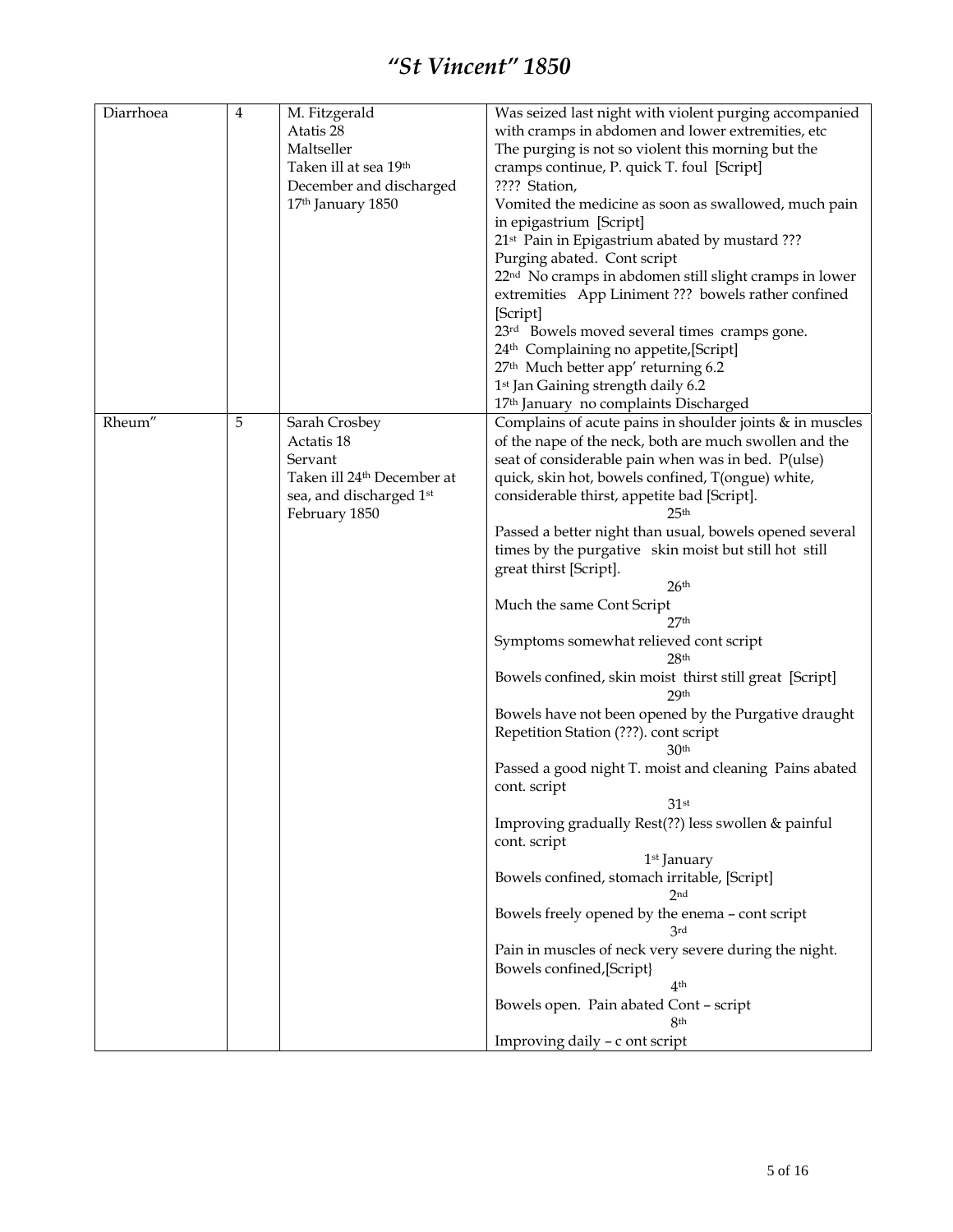|           |   |                                           | 12 <sub>th</sub>                                                                 |
|-----------|---|-------------------------------------------|----------------------------------------------------------------------------------|
|           |   |                                           | Vomited some dark coloured blood during the night is                             |
|           |   |                                           | subject to Heamatomosis. [Script]                                                |
|           |   |                                           | 15 <sup>th</sup> No blood brought up since the 14 <sup>th</sup> otherwise better |
|           |   |                                           | 1 <sup>st</sup> February No complains Discharged                                 |
| Diarrhoea | 6 | Sarah Povey                               | Was seized this morning with severe purging,                                     |
|           |   | Atatis 27                                 | accompanied with much griping & tenseness. T(ongue)                              |
|           |   | Servant                                   | foul evacuation liquid P(ulse) normal [Script]                                   |
|           |   | Taken ill 24 <sup>th</sup> January at Sea | 25 <sup>th</sup>                                                                 |
|           |   | and discharged February 12th              | Purging has ceased, complains of general debility with                           |
|           |   | 1850                                      | loss of appetite [Script]                                                        |
|           |   |                                           | 26 <sup>th</sup>                                                                 |
|           |   |                                           | No Diarrhoea, improving Cont script                                              |
|           |   |                                           | 1 <sup>st</sup> February                                                         |
|           |   |                                           | Bowels regular appetite improving Cont script                                    |
|           |   |                                           | 3rd                                                                              |
|           |   |                                           | Continues to gain flesh, bowels regular cont script                              |
|           |   |                                           | 12 <sup>th</sup>                                                                 |
|           |   |                                           | Quite well, Discharged                                                           |
|           |   |                                           |                                                                                  |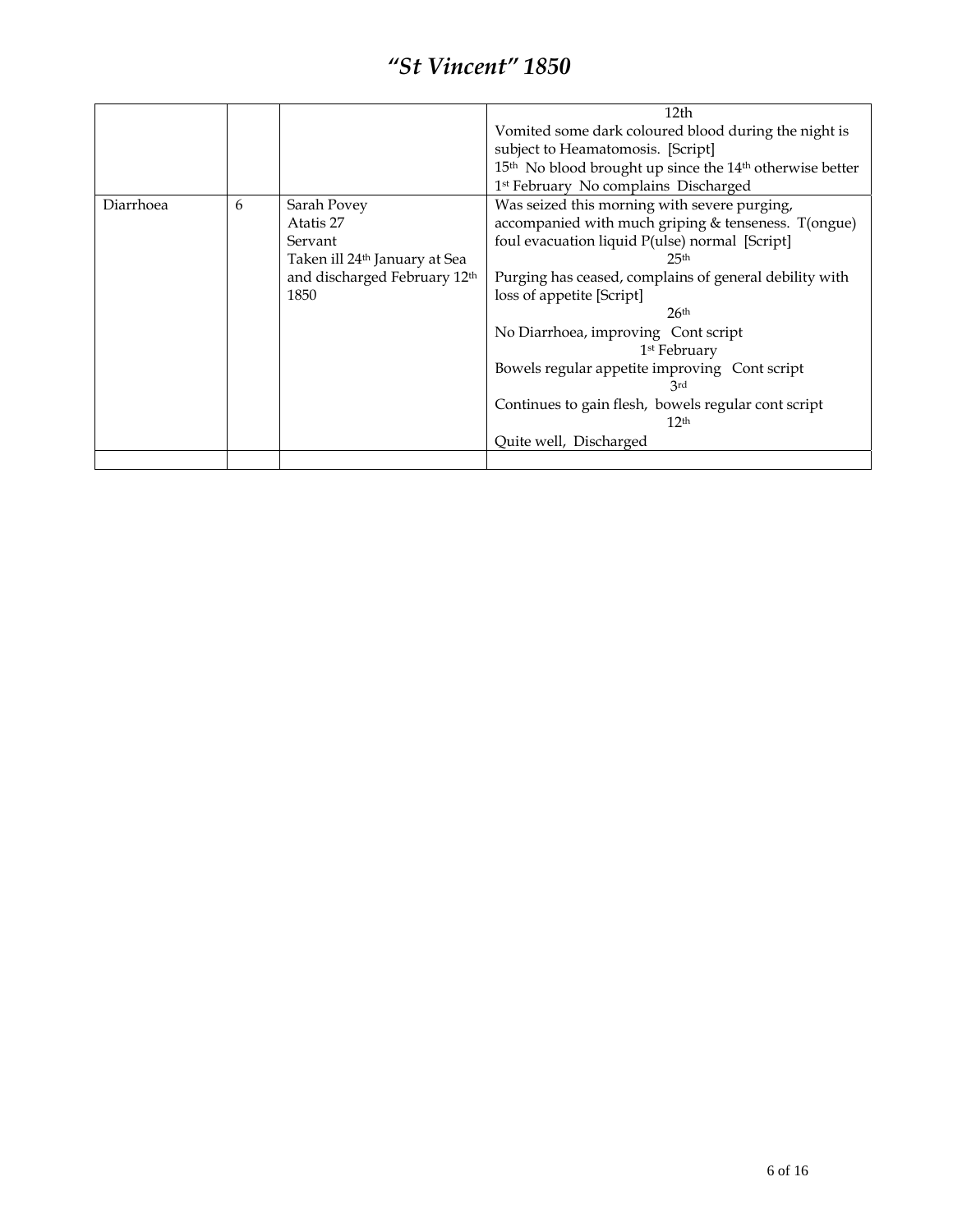| Pneumonia | $\boldsymbol{7}$ | Cather Ives                         | Was admitted on the Sick List for an attack of Diarrhoea                                                    |
|-----------|------------------|-------------------------------------|-------------------------------------------------------------------------------------------------------------|
|           |                  | Atatis 21                           | accompanied by Tormina & Tenesmus, with general                                                             |
|           |                  | Servant                             | debility & loss of appetite this is the second attack of                                                    |
|           |                  | Taken ill on the 4 <sup>th</sup> of | Diarrhoea since embarkation - is of a strenuous                                                             |
|           |                  | February at Sea and died            | Diarrhoea & very much reduced in flesh [Script]                                                             |
|           |                  | March 13th 1850                     | 5th                                                                                                         |
|           |                  |                                     | Still very much besieged Cont script<br>6th                                                                 |
|           |                  |                                     | Mouth sore [Script]                                                                                         |
|           |                  |                                     | 7 <sup>th</sup>                                                                                             |
|           |                  |                                     | Much the same Cont script<br>8th                                                                            |
|           |                  |                                     | Purging continues unabated stools slimy mouth not<br>sore [Script]                                          |
|           |                  |                                     | 10 <sup>th</sup>                                                                                            |
|           |                  |                                     | Purging has ceased, great debility, little appetite, to have<br>processed soup for dinner. [Script]<br>11th |
|           |                  |                                     | Purging returned during the night [Script]<br>12 <sup>th</sup>                                              |
|           |                  |                                     | Only one evacuation since yesterday afternoon Cont<br>script                                                |
|           |                  |                                     | 14 <sup>th</sup>                                                                                            |
|           |                  |                                     | Feels better this morning passed a better night than                                                        |
|           |                  |                                     | usual Cont script.                                                                                          |
|           |                  |                                     | 17 <sup>th</sup>                                                                                            |
|           |                  |                                     | Symptoms of subacute inflammation of he lungs has                                                           |
|           |                  |                                     | presented themselves viz - Pain in chest with dyspenea                                                      |
|           |                  |                                     | increased ?? using the slightest excretion cough with                                                       |
|           |                  |                                     | mucous expectoration, P quick, great debility,                                                              |
|           |                  |                                     | countenance pale and anxious. [Script]                                                                      |
|           |                  |                                     | 18 <sup>th</sup>                                                                                            |
|           |                  |                                     | Purged several times during the night, Pain in chest and                                                    |
|           |                  |                                     | dyspenea relieved by Blister, cough very troublesome                                                        |
|           |                  |                                     | with mucous expectoration. Cont script                                                                      |
|           |                  |                                     | 19 <sup>th</sup><br>No purging last night symptoms ??? much the same                                        |
|           |                  |                                     | Cont script                                                                                                 |
|           |                  |                                     | 20 <sup>th</sup>                                                                                            |
|           |                  |                                     | Still complains of ??? pain in chest, with hurried                                                          |
|           |                  |                                     | respiration, blistered surface discharging, cough                                                           |
|           |                  |                                     | continues with mucous expectoration, little appetite                                                        |
|           |                  |                                     | Cont script                                                                                                 |
|           |                  |                                     | 21 <sup>st</sup>                                                                                            |
|           |                  |                                     | Two motions during the night. P quick pain in chest &                                                       |
|           |                  |                                     | dyspenea not relieved expectoration free. [Script]                                                          |
|           |                  |                                     | Vesper - Pain in chest & dyspenea increased [Script]<br>22 <sub>nd</sub>                                    |
|           |                  |                                     | Passed a very bad night, P quick & small, great thirst,                                                     |
|           |                  |                                     | cough with mucous expectoration, respiration hurried,                                                       |
|           |                  |                                     | right ????, absence of respiratory murmur in upper                                                          |
|           |                  |                                     | portion of left lung dullness on percussion over upper                                                      |
|           |                  |                                     | portion of right lung, febrile respiration in lower portion                                                 |
|           |                  |                                     | of both lungs, complains of great debility lies on her                                                      |
|           |                  |                                     | back appetite gone, still purges at night [Script]                                                          |
|           |                  |                                     |                                                                                                             |
|           |                  |                                     | 23 <sup>rd</sup>                                                                                            |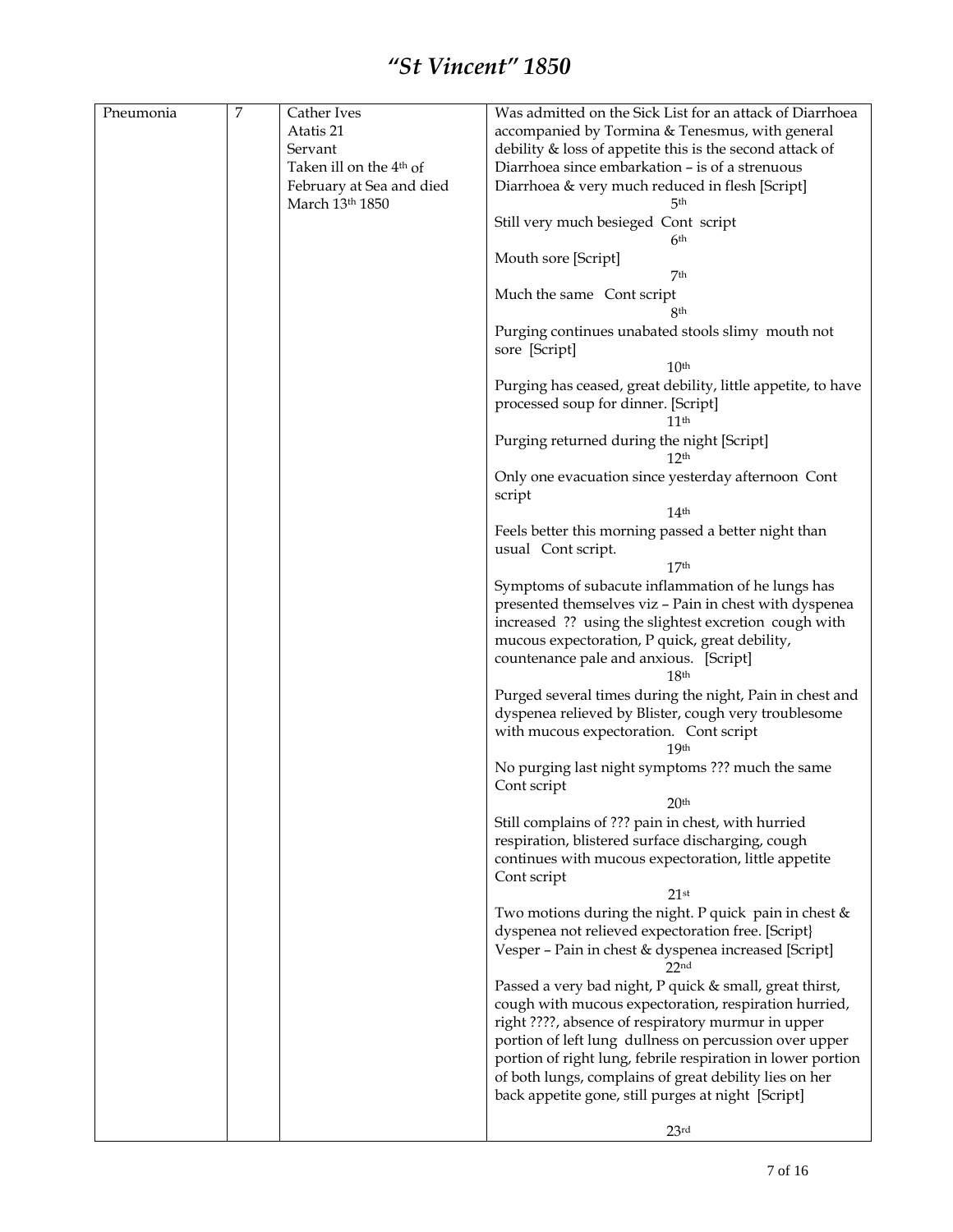| Passed a tolerable night less oppression in breathing no  |
|-----------------------------------------------------------|
| purging cont script [Script]                              |
| 25 <sup>th</sup>                                          |
|                                                           |
| Did not rest well last night bowels rather confined       |
| [Script]                                                  |
| 26 <sup>th</sup>                                          |
| Somewhat better this morning Cont script                  |
| 27 <sup>th</sup>                                          |
| Pass an indifferent night increasing debility & difficult |
| respiration cont script                                   |
|                                                           |
| 28 <sup>th</sup>                                          |
| More cheerful this morning cont script                    |
| 2 <sup>nd</sup> March                                     |
| Passed a very quiet night mucous expectoration            |
| continues with difficult resp'n                           |
| 3rd                                                       |
| Increasing debility cont scrip                            |
| 4th                                                       |
|                                                           |
| No change cont script Resp' Bowels rather confined        |
| [Script]                                                  |
| 6 <sup>th</sup>                                           |
| Cough very troublesome with slight expectoration P        |
| quick & small, T moist appetite very bad, lustre flush on |
| cheeks - cont script                                      |
|                                                           |
| ????? - complains of deep seated pain under pressure      |
| [Script]                                                  |
| 7 <sup>th</sup>                                           |
| Passed a good night blister not yet risen cont script     |
| 8th                                                       |
| Pain in chest relieved increasing debility - laboured     |
| respiration cont script                                   |
| <b>Qth</b>                                                |
|                                                           |
| Was very restless during the night, appetite completely   |
| gone bowels regr cont script                              |
| 10 <sup>th</sup>                                          |
| Much the worse, great oppression about the chest from     |
| debility Cont script                                      |
| 11 <sup>th</sup>                                          |
| Passed a very bad night cough troublesome with scanty     |
| expectoration, sweats very much at night.                 |
|                                                           |
| 12 <sup>th</sup>                                          |
| Sinking rapidly, P small & quick, lies on her back        |
| breathing very much impeded Cont script                   |
| 13 <sup>th</sup>                                          |
| 7.45 PM obiet                                             |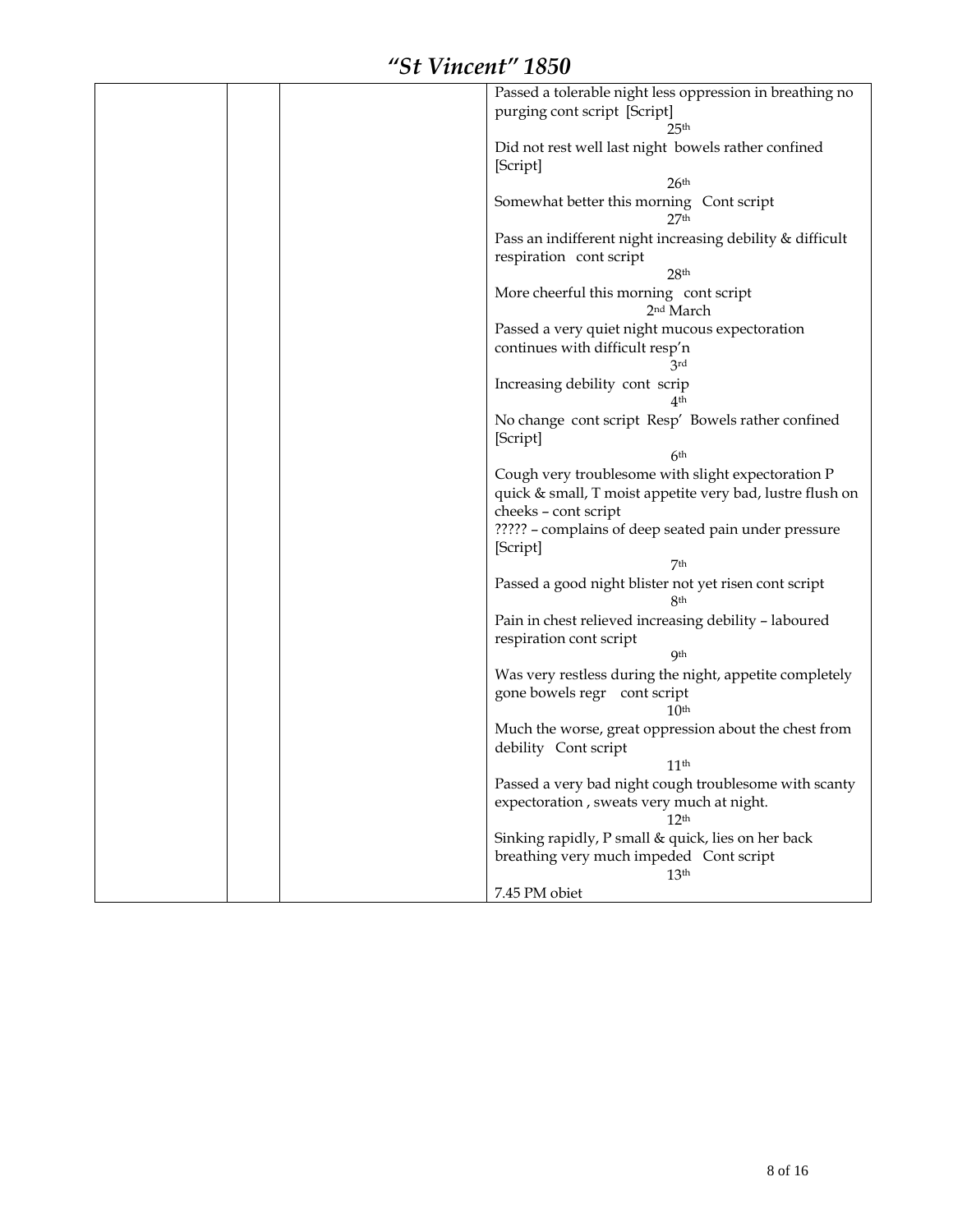| Ovaritis     | 8 | Agnes Thompson                             | States that for several days she has experienced a dull            |
|--------------|---|--------------------------------------------|--------------------------------------------------------------------|
|              |   | Atatis 30                                  | pain in the right ovarian region, which is increased by            |
|              |   | Servant                                    | pressure or by walking quickly, feeling at times across            |
|              |   |                                            |                                                                    |
|              |   | Taken ill 6 <sup>th</sup> February at Sea  | loins, descending to the thighs & fundament, voids                 |
|              |   | and discharged 18 <sup>th</sup> February   | urine with some difficulty and at times has complete               |
|              |   | 1850                                       | actention, rendering the introduction of the catheter              |
|              |   |                                            |                                                                    |
|              |   |                                            | necessary, general health fairly good, Symptoms much               |
|              |   |                                            | aggravated and attended with considerable febrile                  |
|              |   |                                            | excretement during menstruation. [Script]                          |
|              |   |                                            | 7th                                                                |
|              |   |                                            | Somewhat relieved, bowels freely moved, voids urine                |
|              |   |                                            |                                                                    |
|              |   |                                            | with less pain [Script]                                            |
|              |   |                                            | 8th                                                                |
|              |   |                                            | Much the same, bowels regr still a dragging pain in                |
|              |   |                                            | fundament [Script]                                                 |
|              |   |                                            | <b>Qth</b>                                                         |
|              |   |                                            |                                                                    |
|              |   |                                            | Symptoms not much changed [Script]                                 |
|              |   |                                            | 10 <sup>th</sup>                                                   |
|              |   |                                            | Blister rose well, feels much better this morning [Script]         |
|              |   |                                            | 11 <sup>th</sup>                                                   |
|              |   |                                            | Improving daily Cont script<br>12 <sup>th</sup>                    |
|              |   |                                            |                                                                    |
|              |   |                                            | Still some pain over blistered surface on exertion                 |
|              |   |                                            | [Script]                                                           |
|              |   |                                            | 13 <sup>th</sup>                                                   |
|              |   |                                            | Much better slept well no tenesmus nor difficulty in               |
|              |   |                                            | voiding urine. Cont script                                         |
|              |   |                                            | 14 <sup>th</sup>                                                   |
|              |   |                                            |                                                                    |
|              |   |                                            | General health much imp'd Cont script                              |
|              |   |                                            | 15 <sup>th</sup>                                                   |
|              |   |                                            | Continues to improve Cont script                                   |
|              |   |                                            | 16 <sup>th</sup>                                                   |
|              |   |                                            | Appetite improving little or no pain in right ovarian              |
|              |   |                                            | region [Script]                                                    |
|              |   |                                            | 17 <sup>th</sup>                                                   |
|              |   |                                            | Gaining strength rapidly                                           |
|              |   |                                            | 18 <sup>th</sup>                                                   |
|              |   |                                            |                                                                    |
|              |   |                                            | No complain discharged                                             |
| Haematenesis | 9 | Sarah Crosby                               | Vomited about a pint of dark coloured blood night                  |
|              |   | Atatis 18                                  | without any premonding symptoms leaving her in a                   |
|              |   | Servant                                    | very debilitated state, had brought up small quantities            |
|              |   | Taken ill at Sea 21 <sup>st</sup> February | of bloody , ucous, several times since embarkation, is of a        |
|              |   |                                            |                                                                    |
|              |   | & discharged 4th April 1850                | melancholy disposition, otherwise appears pretty                   |
|              |   |                                            | healthy bowels rather confined T. clear no febrile                 |
|              |   |                                            | excretement                                                        |
|              |   |                                            | [Script]                                                           |
|              |   |                                            | 22 <sub>nd</sub>                                                   |
|              |   |                                            |                                                                    |
|              |   |                                            | Bowels freely moved, brought up about a tablespoonful              |
|              |   |                                            | of clotted blood during the night. Cont script                     |
|              |   |                                            | $23$ rd                                                            |
|              |   |                                            | Cont script                                                        |
|              |   |                                            | 24 <sup>th</sup>                                                   |
|              |   |                                            | No blood discharged from stomach since yesterday                   |
|              |   |                                            | morning feels stronger cont script                                 |
|              |   |                                            | 1st March Continues to gain strength Cont script                   |
|              |   |                                            | 2 <sup>nd</sup> complains of pain in sternum, with slight dyspenea |
|              |   |                                            | [Script]                                                           |
|              |   |                                            |                                                                    |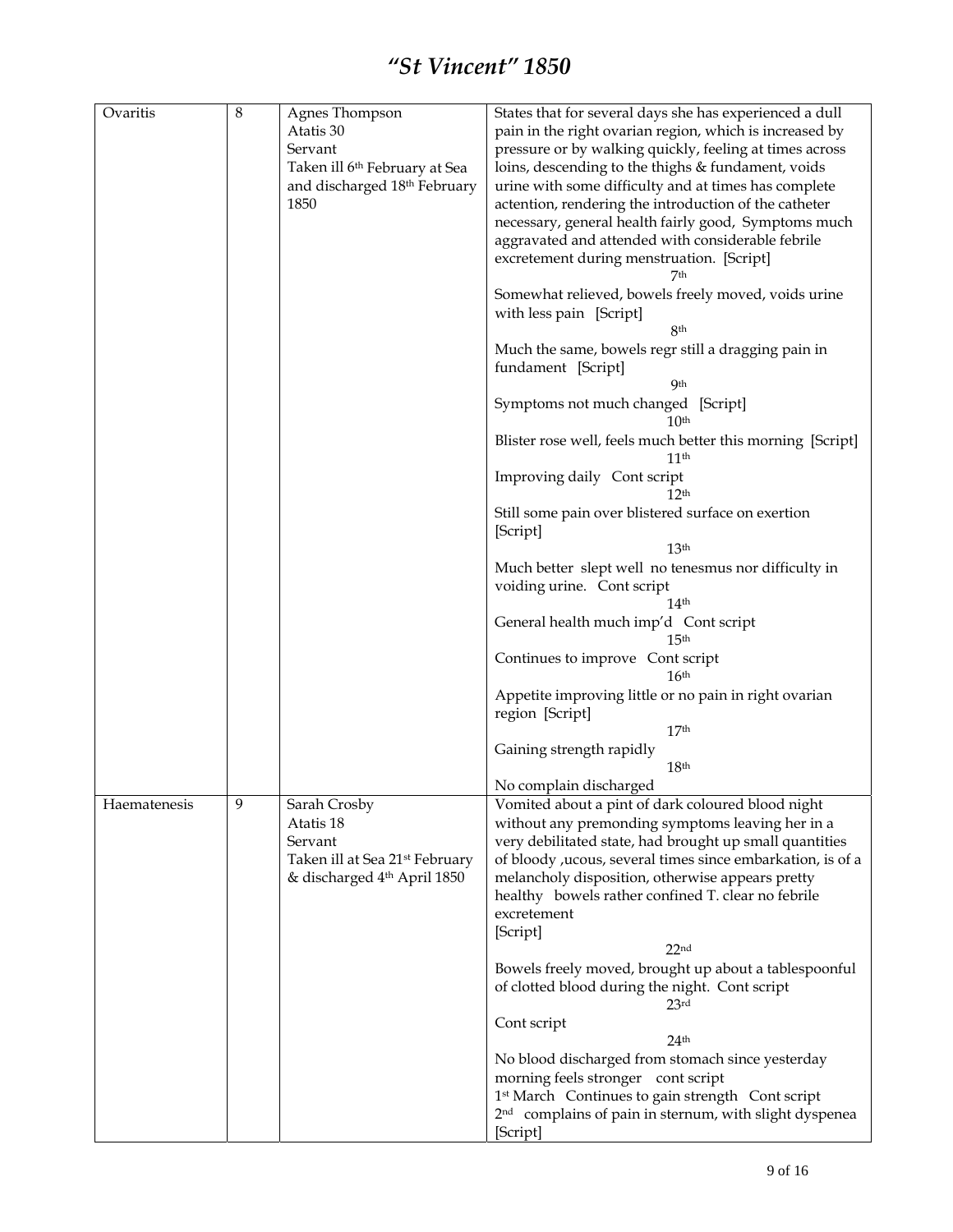|           |    |                                         | 3rd                                                       |
|-----------|----|-----------------------------------------|-----------------------------------------------------------|
|           |    |                                         | Pain in chest relieved by blister Cont script             |
|           |    |                                         | 6 <sup>th</sup>                                           |
|           |    |                                         | Brought up several ounces of clotted blood last night     |
|           |    |                                         | [Script]                                                  |
|           |    |                                         | 7 <sup>th</sup>                                           |
|           |    |                                         | No blood since yesterday morning Cont script              |
|           |    |                                         | 8 <sup>th</sup>                                           |
|           |    |                                         | Improving - cont script                                   |
|           |    |                                         | <b>9th</b>                                                |
|           |    |                                         | Pain in chest all but gone no blood discharged Cont       |
|           |    |                                         | script                                                    |
|           |    |                                         | 10 <sup>th</sup>                                          |
|           |    |                                         | Improving daily but her state very much debilitated       |
|           |    |                                         | 20 <sup>th</sup>                                          |
|           |    |                                         |                                                           |
|           |    |                                         | [Script]                                                  |
|           |    |                                         | 1st April                                                 |
|           |    |                                         | Very much improved Cont script                            |
|           |    |                                         | 4 <sup>th</sup> April quite well discharged               |
| Diarrhoea | 10 | Mary Burke                              | Was seized this morning with severe purging               |
|           |    | Atatis 33                               | accompanied by much nausea & vomiting at times. T.        |
|           |    | Hawker                                  | foul, P quick, great thirst [Script]                      |
|           |    | Taken ill at sea, 8 <sup>th</sup> March | Qth                                                       |
|           |    | and discharged 21 March                 | Purged very much during the night, nausea & vomiting      |
|           |    | 1850                                    | abated, evacuations slimy [Script]                        |
|           |    |                                         | 11 <sup>th</sup>                                          |
|           |    |                                         | Still very much purged Cont script                        |
|           |    |                                         | 12 <sup>th</sup>                                          |
|           |    |                                         | Purging abated, mouth sore, [Script].                     |
|           |    |                                         | 15 <sup>th</sup>                                          |
|           |    |                                         | Purging has ceased is very weak, [Script]                 |
|           |    |                                         | $21$ st                                                   |
|           |    |                                         | Quite well Discharged                                     |
| Phrenitis | 11 | M. A. Badland                           | Was placed on the Sick List this morning complaining      |
|           |    | Atatis 18                               | only of general debility, with pains in both groins       |
|           |    | Servant                                 | although on examination, there was neither swelling of    |
|           |    | Taken ill 13 <sup>th</sup> March at sea | the glands nor discoloration of in ligaments, appeared    |
|           |    | and died 16th March 1850                | confused on being interrogated as is apparently of weak   |
|           |    |                                         | intellect, has suffered very much from syphilis, appetite |
|           |    |                                         | bad, eyes dull and heavy, P quick, bowels confined.       |
|           |    |                                         | [Script]                                                  |
|           |    |                                         | 14 <sup>th</sup>                                          |
|           |    |                                         | Passed a restless night, talking incoherently at times,   |
|           |    |                                         | bowels well opened by the purgative, P quick but small,   |
|           |    |                                         | only complains of pain in groin [Script]                  |
|           |    |                                         | 15 <sup>th</sup>                                          |
|           |    |                                         | Had no sleep last night constantly attempting to get out  |
|           |    |                                         | of bed and making use of the most blasphemous             |
|           |    |                                         | language. P quick but not hard, bowels open [Script]      |
|           |    |                                         | Blister rose well Delirious during the day without        |
|           |    |                                         | intermission, Pupils rather dilated & insensible to the   |
|           |    |                                         | stimulus of light - bowels confined [Script]              |
|           |    |                                         | 3A M Total insensibility has set in followed by frothing  |
|           |    |                                         |                                                           |
|           |    |                                         | at the mouth grinding of the teeth, great dilation of the |
|           |    |                                         | pupils after which she became comatose and expired        |
|           |    |                                         | 3.30 am on the 16 <sup>th</sup> March                     |
| Diarrhoea | 12 | M't Drummond<br>Atatis 19               | Purging of two days standing attended with Tormina        |
|           |    |                                         | and Tenesmus, evacuations slimy, T. white & foul, P.      |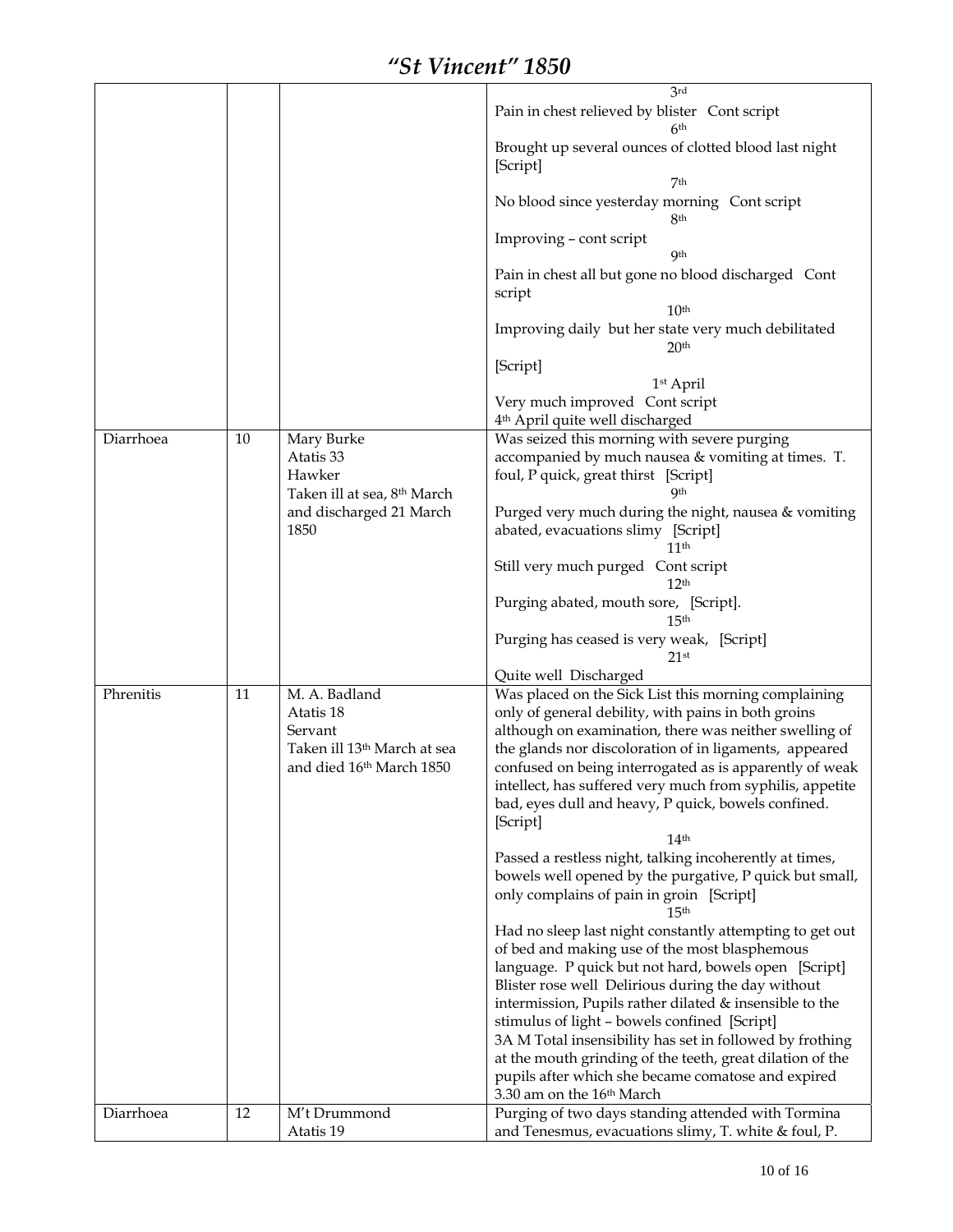|              |    | Factory<br>Taken ill 18 <sup>th</sup> March and<br>disch'd 30th March 1850                                                                  | quick, great thirst [Script] Bowels moved several times<br>during the day attended with much gripping [Script]<br>19th<br>Less purging during the night cont script<br>2Օth<br>Three evacuations during the night ??? with blood.<br>Cont script<br>22 <sub>nd</sub><br>Purging continues matched stools bloody & slimy and of<br>a dark colour, mouth sore [Script]<br>23rd<br>Only one evacuation through the night Cont script<br>24 <sup>th</sup><br>Purging diminishing Cont script<br>26 <sup>th</sup><br>Much the same Cont script<br>27th<br>Improving rapidly evacuations more natural Cont<br>script<br>28 <sup>th</sup><br>Evacuations natural, appetite bad feels very weak<br>[Script]             |
|--------------|----|---------------------------------------------------------------------------------------------------------------------------------------------|-----------------------------------------------------------------------------------------------------------------------------------------------------------------------------------------------------------------------------------------------------------------------------------------------------------------------------------------------------------------------------------------------------------------------------------------------------------------------------------------------------------------------------------------------------------------------------------------------------------------------------------------------------------------------------------------------------------------|
| Diarrhoea    | 13 | Ann Buck<br>Atatis 49<br>Shopkeeper<br>Taken ill at Sea 24 <sup>th</sup> March<br>and discharged April 2 1850                               | 30 <sup>th</sup> No complaints Discharged<br>Diarrhoea of four days standing which has reduced her<br>very much, evacuations light coloured and passed with<br>much pain, P small appetite bad [Script]<br>25 <sup>th</sup><br>Four evacuations during the night with Tormina &<br>Tenesmus Cont [Script]<br>26 <sup>th</sup><br>Purged frequently during the night & vomited<br>repeatedly [Script]<br>27 <sup>th</sup><br>Only one evacuation last night. Vomiting has ceased<br>[Script]<br>28 <sup>th</sup><br>Purging has ceased [Script]<br>29 <sup>th</sup><br>Gaining strength rapidly Cont script<br>1st April<br>No purging appetite improving Cont script<br>4 <sup>th</sup> No complaint Discharged |
| Rheumatismus | 14 | Mary Clarke<br>Atatis 25<br>Servant<br>Taken ill at sea Apr 3rd and<br>discharged to Hospital at<br>Hobart Town April 11 <sup>th</sup> 1850 | Complains of acute pains in all her large joints and<br>attended with considerable febrile excitement, Pacts??<br>Are much swollen & tender - P quick, T white & coated,<br>bowels confined, ascribes attack to getting her feet wet.<br>[Script]<br>4th<br>Perspired freely during the night, bowels open, pains<br>somewhat abated, considerable thirst. [Script]<br>5 <sup>th</sup><br>Passed an indifferent night, bowels open, T white Pacts<br>much swollen & painful more particularly at night<br>[Scrip]<br>6 <sup>th</sup><br>Passed a better night<br>script<br>7th                                                                                                                                  |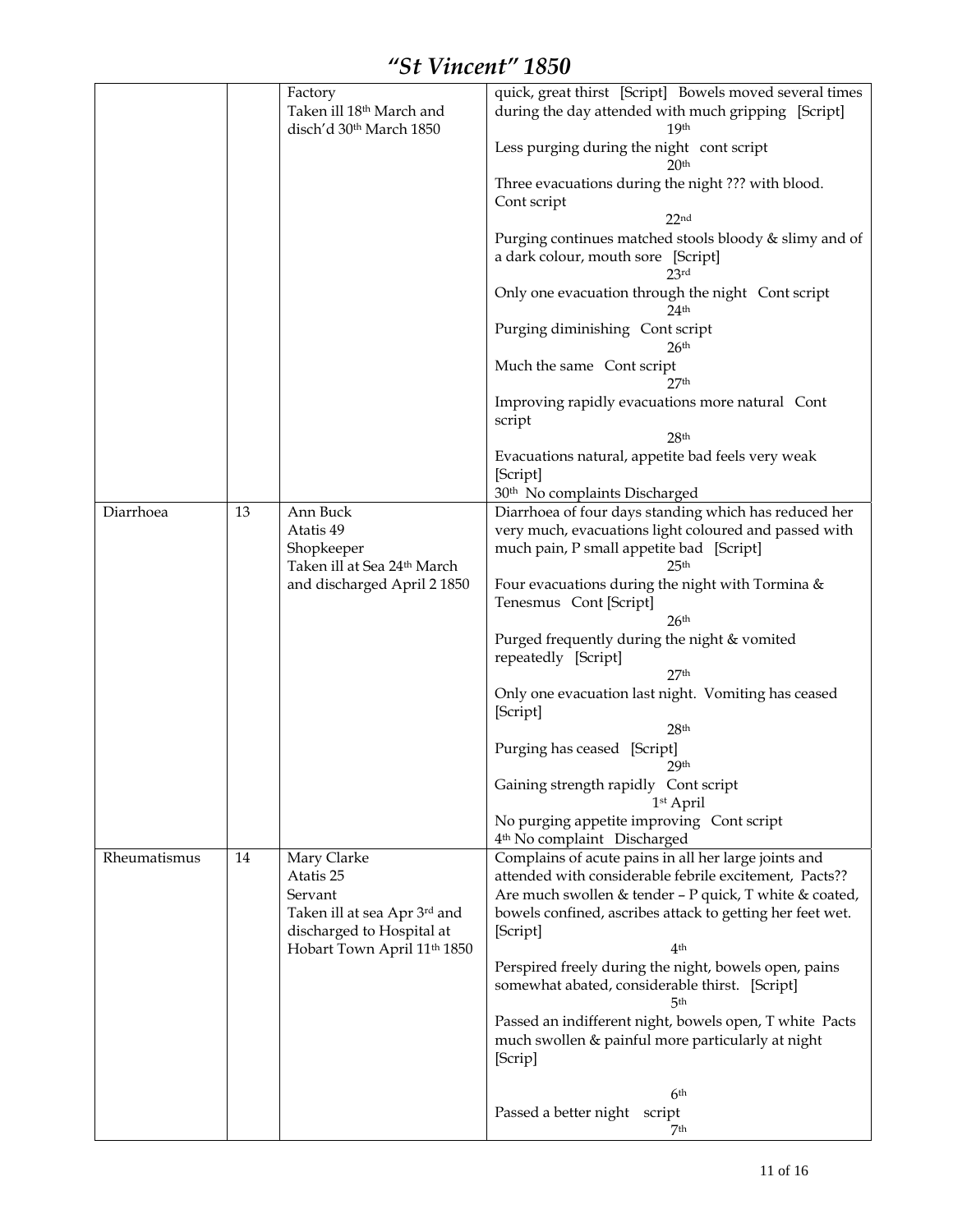|            |    |                                                                                                                         | No change. [Script]<br>8 <sup>th</sup><br>Improving Cont script<br>Qth<br>Swelling has disappeared<br>11 <sup>th</sup> Does not improve                                                                                                                                                                                                                                                              |
|------------|----|-------------------------------------------------------------------------------------------------------------------------|------------------------------------------------------------------------------------------------------------------------------------------------------------------------------------------------------------------------------------------------------------------------------------------------------------------------------------------------------------------------------------------------------|
| Phlegmosis | 15 | Jane Mathews<br>Atatis 40<br>Servant<br>Taken ill April6th and<br>discharged to Hobart Town<br>Hospital 17th April 1850 | Discharge to Hospital<br>There is an abscess forming on the nape of neck, very<br>painful and accompanied with considerable Pyrexia T<br>white bowels confined P quick, some thirst [Script]<br>7th<br>Bowels freely moved Pyrexia subsiding, matter forming<br>Cont script.<br><b>8th</b><br>Abscess opened, several ounces of Pus discharged feels<br>better Cont script<br>17th Dis'd to Hospital |
| Diarrhoea  | 16 | Emma Baumont<br>Atatis 38<br>Servant taken ill 11 <sup>th</sup> April<br>and discharged to Hospital<br>17 April 1850    | Was seized last night with a very severe attack of<br>diarrhoea attended with much disability & under these<br>circumstances I deemed it advisable to send her to<br>Hospital                                                                                                                                                                                                                        |
| Ulcer      | 17 | Ann Buston<br>Atatis 33<br>Servant<br>Taken ill 17 April &<br>discharded same day to<br>hospital                        | There is an ill conditioned ulcer about the size of a<br>crown piece on right Tibia, surface covered with a duck<br>though it is the seat of much fever, general health bad.<br>Discharged to Hospital                                                                                                                                                                                               |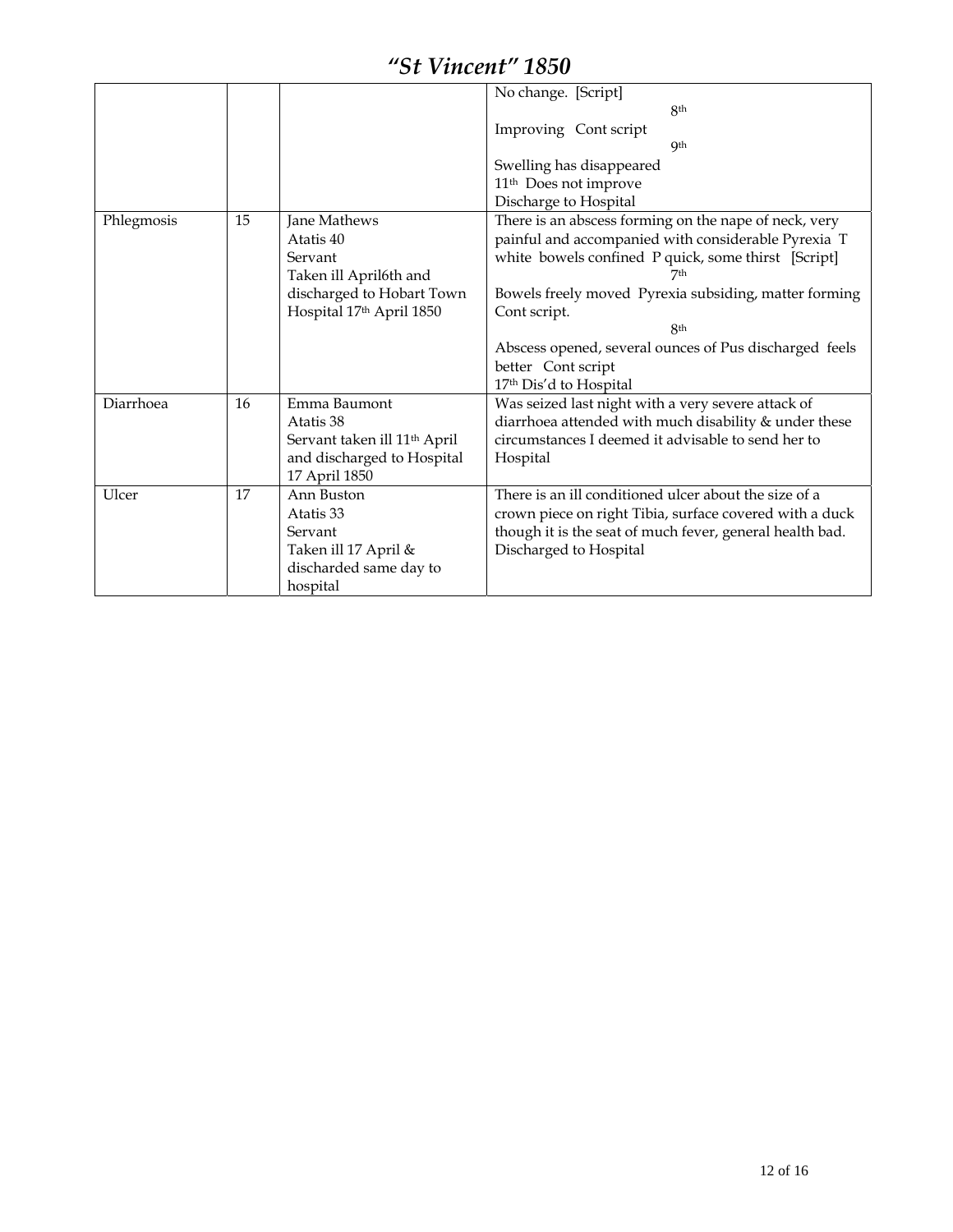#### **A NOSOLOGICAL RETURN of the Sick Book kept during the Period Of this Journal, in conformity with the 30th Article of the Surgeons' Instructions**

| Pyrexiæ<br>Ord. I. Febres.<br>Internulleates Quotutiana<br>Tertiana<br>Continua Synochus<br>3<br>3<br>$\overline{c}$<br>Typhus<br>Ord. II. Phlegmasiæ.<br>Otitis<br>1<br>1<br>Phlogosis<br>3<br>4<br>1<br>1<br>Pneumonia<br>$\mathbf{1}$<br>$\mathbf{1}$<br>$\mathbf{1}$<br>3<br>$\overline{2}$<br>Rheumatismus<br>1<br>1<br>Phrenitis<br>$\mathbf{1}$<br>1<br>1<br>Cogn Tonsil<br>$\overline{c}$<br>$\overline{2}$<br>$\overline{3}$<br>$\overline{3}$<br>Cosyunctoritis??<br>$\overline{c}$<br>$\overline{2}$<br>Pleurodysia<br>Ovaritis<br>$\mathbf{1}$<br>$\mathbf{1}$<br>1<br>Ord. III. Exanthemata.<br>Variola<br>Rubeola<br>Erysipelas<br>Vaccina<br>Ord. IV. Hæmorrhagiæ<br>Hæmoptysis<br>Phthisis incipiens<br>Phthisis cosfirmata<br>$\mathfrak{Z}$<br>Hemorrhoids<br>$\mathfrak{Z}$<br>Heamatenosis<br>$\mathbf{1}$<br>1<br>1<br>Ord. V. Profluvia.<br>Catarrhus<br>8<br>8<br>Dysenteria<br>Neuroses.<br>Ord. I. Comata.<br>Apoplexia<br>Ord. II. Adynamiæ.<br>Dyspepsia<br>6<br>6<br>Ord. III. Spasmi.<br>Asthma<br>$\boldsymbol{7}$<br>Diarrhoea<br>23<br>22<br>$\mathbf{1}$<br>Colica | <b>Diseases</b><br><b>Nosologically arranged</b> | <b>Total</b> | Discharged to<br>Duty | Sent to Hospital | Died on Board | Invalided | Remaining | as are detailed in<br>No of such cases<br>the Journal |
|-----------------------------------------------------------------------------------------------------------------------------------------------------------------------------------------------------------------------------------------------------------------------------------------------------------------------------------------------------------------------------------------------------------------------------------------------------------------------------------------------------------------------------------------------------------------------------------------------------------------------------------------------------------------------------------------------------------------------------------------------------------------------------------------------------------------------------------------------------------------------------------------------------------------------------------------------------------------------------------------------------------------------------------------------------------------------------------------------------|--------------------------------------------------|--------------|-----------------------|------------------|---------------|-----------|-----------|-------------------------------------------------------|
|                                                                                                                                                                                                                                                                                                                                                                                                                                                                                                                                                                                                                                                                                                                                                                                                                                                                                                                                                                                                                                                                                                     |                                                  |              |                       |                  |               |           |           |                                                       |
|                                                                                                                                                                                                                                                                                                                                                                                                                                                                                                                                                                                                                                                                                                                                                                                                                                                                                                                                                                                                                                                                                                     |                                                  |              |                       |                  |               |           |           |                                                       |
|                                                                                                                                                                                                                                                                                                                                                                                                                                                                                                                                                                                                                                                                                                                                                                                                                                                                                                                                                                                                                                                                                                     |                                                  |              |                       |                  |               |           |           |                                                       |
|                                                                                                                                                                                                                                                                                                                                                                                                                                                                                                                                                                                                                                                                                                                                                                                                                                                                                                                                                                                                                                                                                                     |                                                  |              |                       |                  |               |           |           |                                                       |
|                                                                                                                                                                                                                                                                                                                                                                                                                                                                                                                                                                                                                                                                                                                                                                                                                                                                                                                                                                                                                                                                                                     |                                                  |              |                       |                  |               |           |           |                                                       |
|                                                                                                                                                                                                                                                                                                                                                                                                                                                                                                                                                                                                                                                                                                                                                                                                                                                                                                                                                                                                                                                                                                     |                                                  |              |                       |                  |               |           |           |                                                       |
|                                                                                                                                                                                                                                                                                                                                                                                                                                                                                                                                                                                                                                                                                                                                                                                                                                                                                                                                                                                                                                                                                                     |                                                  |              |                       |                  |               |           |           |                                                       |
|                                                                                                                                                                                                                                                                                                                                                                                                                                                                                                                                                                                                                                                                                                                                                                                                                                                                                                                                                                                                                                                                                                     |                                                  |              |                       |                  |               |           |           |                                                       |
|                                                                                                                                                                                                                                                                                                                                                                                                                                                                                                                                                                                                                                                                                                                                                                                                                                                                                                                                                                                                                                                                                                     |                                                  |              |                       |                  |               |           |           |                                                       |
|                                                                                                                                                                                                                                                                                                                                                                                                                                                                                                                                                                                                                                                                                                                                                                                                                                                                                                                                                                                                                                                                                                     |                                                  |              |                       |                  |               |           |           |                                                       |
|                                                                                                                                                                                                                                                                                                                                                                                                                                                                                                                                                                                                                                                                                                                                                                                                                                                                                                                                                                                                                                                                                                     |                                                  |              |                       |                  |               |           |           |                                                       |
|                                                                                                                                                                                                                                                                                                                                                                                                                                                                                                                                                                                                                                                                                                                                                                                                                                                                                                                                                                                                                                                                                                     |                                                  |              |                       |                  |               |           |           |                                                       |
|                                                                                                                                                                                                                                                                                                                                                                                                                                                                                                                                                                                                                                                                                                                                                                                                                                                                                                                                                                                                                                                                                                     |                                                  |              |                       |                  |               |           |           |                                                       |
|                                                                                                                                                                                                                                                                                                                                                                                                                                                                                                                                                                                                                                                                                                                                                                                                                                                                                                                                                                                                                                                                                                     |                                                  |              |                       |                  |               |           |           |                                                       |
|                                                                                                                                                                                                                                                                                                                                                                                                                                                                                                                                                                                                                                                                                                                                                                                                                                                                                                                                                                                                                                                                                                     |                                                  |              |                       |                  |               |           |           |                                                       |
|                                                                                                                                                                                                                                                                                                                                                                                                                                                                                                                                                                                                                                                                                                                                                                                                                                                                                                                                                                                                                                                                                                     |                                                  |              |                       |                  |               |           |           |                                                       |
|                                                                                                                                                                                                                                                                                                                                                                                                                                                                                                                                                                                                                                                                                                                                                                                                                                                                                                                                                                                                                                                                                                     |                                                  |              |                       |                  |               |           |           |                                                       |
|                                                                                                                                                                                                                                                                                                                                                                                                                                                                                                                                                                                                                                                                                                                                                                                                                                                                                                                                                                                                                                                                                                     |                                                  |              |                       |                  |               |           |           |                                                       |
|                                                                                                                                                                                                                                                                                                                                                                                                                                                                                                                                                                                                                                                                                                                                                                                                                                                                                                                                                                                                                                                                                                     |                                                  |              |                       |                  |               |           |           |                                                       |
|                                                                                                                                                                                                                                                                                                                                                                                                                                                                                                                                                                                                                                                                                                                                                                                                                                                                                                                                                                                                                                                                                                     |                                                  |              |                       |                  |               |           |           |                                                       |
|                                                                                                                                                                                                                                                                                                                                                                                                                                                                                                                                                                                                                                                                                                                                                                                                                                                                                                                                                                                                                                                                                                     |                                                  |              |                       |                  |               |           |           |                                                       |
|                                                                                                                                                                                                                                                                                                                                                                                                                                                                                                                                                                                                                                                                                                                                                                                                                                                                                                                                                                                                                                                                                                     |                                                  |              |                       |                  |               |           |           |                                                       |
|                                                                                                                                                                                                                                                                                                                                                                                                                                                                                                                                                                                                                                                                                                                                                                                                                                                                                                                                                                                                                                                                                                     |                                                  |              |                       |                  |               |           |           |                                                       |
|                                                                                                                                                                                                                                                                                                                                                                                                                                                                                                                                                                                                                                                                                                                                                                                                                                                                                                                                                                                                                                                                                                     |                                                  |              |                       |                  |               |           |           |                                                       |
|                                                                                                                                                                                                                                                                                                                                                                                                                                                                                                                                                                                                                                                                                                                                                                                                                                                                                                                                                                                                                                                                                                     |                                                  |              |                       |                  |               |           |           |                                                       |
|                                                                                                                                                                                                                                                                                                                                                                                                                                                                                                                                                                                                                                                                                                                                                                                                                                                                                                                                                                                                                                                                                                     |                                                  |              |                       |                  |               |           |           |                                                       |
|                                                                                                                                                                                                                                                                                                                                                                                                                                                                                                                                                                                                                                                                                                                                                                                                                                                                                                                                                                                                                                                                                                     |                                                  |              |                       |                  |               |           |           |                                                       |
|                                                                                                                                                                                                                                                                                                                                                                                                                                                                                                                                                                                                                                                                                                                                                                                                                                                                                                                                                                                                                                                                                                     |                                                  |              |                       |                  |               |           |           |                                                       |
|                                                                                                                                                                                                                                                                                                                                                                                                                                                                                                                                                                                                                                                                                                                                                                                                                                                                                                                                                                                                                                                                                                     |                                                  |              |                       |                  |               |           |           |                                                       |
|                                                                                                                                                                                                                                                                                                                                                                                                                                                                                                                                                                                                                                                                                                                                                                                                                                                                                                                                                                                                                                                                                                     |                                                  |              |                       |                  |               |           |           |                                                       |
|                                                                                                                                                                                                                                                                                                                                                                                                                                                                                                                                                                                                                                                                                                                                                                                                                                                                                                                                                                                                                                                                                                     |                                                  |              |                       |                  |               |           |           |                                                       |
|                                                                                                                                                                                                                                                                                                                                                                                                                                                                                                                                                                                                                                                                                                                                                                                                                                                                                                                                                                                                                                                                                                     |                                                  |              |                       |                  |               |           |           |                                                       |
|                                                                                                                                                                                                                                                                                                                                                                                                                                                                                                                                                                                                                                                                                                                                                                                                                                                                                                                                                                                                                                                                                                     |                                                  |              |                       |                  |               |           |           |                                                       |
|                                                                                                                                                                                                                                                                                                                                                                                                                                                                                                                                                                                                                                                                                                                                                                                                                                                                                                                                                                                                                                                                                                     |                                                  |              |                       |                  |               |           |           |                                                       |
|                                                                                                                                                                                                                                                                                                                                                                                                                                                                                                                                                                                                                                                                                                                                                                                                                                                                                                                                                                                                                                                                                                     |                                                  |              |                       |                  |               |           |           |                                                       |
|                                                                                                                                                                                                                                                                                                                                                                                                                                                                                                                                                                                                                                                                                                                                                                                                                                                                                                                                                                                                                                                                                                     |                                                  |              |                       |                  |               |           |           |                                                       |
|                                                                                                                                                                                                                                                                                                                                                                                                                                                                                                                                                                                                                                                                                                                                                                                                                                                                                                                                                                                                                                                                                                     |                                                  |              |                       |                  |               |           |           |                                                       |
|                                                                                                                                                                                                                                                                                                                                                                                                                                                                                                                                                                                                                                                                                                                                                                                                                                                                                                                                                                                                                                                                                                     |                                                  |              |                       |                  |               |           |           |                                                       |
|                                                                                                                                                                                                                                                                                                                                                                                                                                                                                                                                                                                                                                                                                                                                                                                                                                                                                                                                                                                                                                                                                                     |                                                  |              |                       |                  |               |           |           |                                                       |
|                                                                                                                                                                                                                                                                                                                                                                                                                                                                                                                                                                                                                                                                                                                                                                                                                                                                                                                                                                                                                                                                                                     |                                                  |              |                       |                  |               |           |           |                                                       |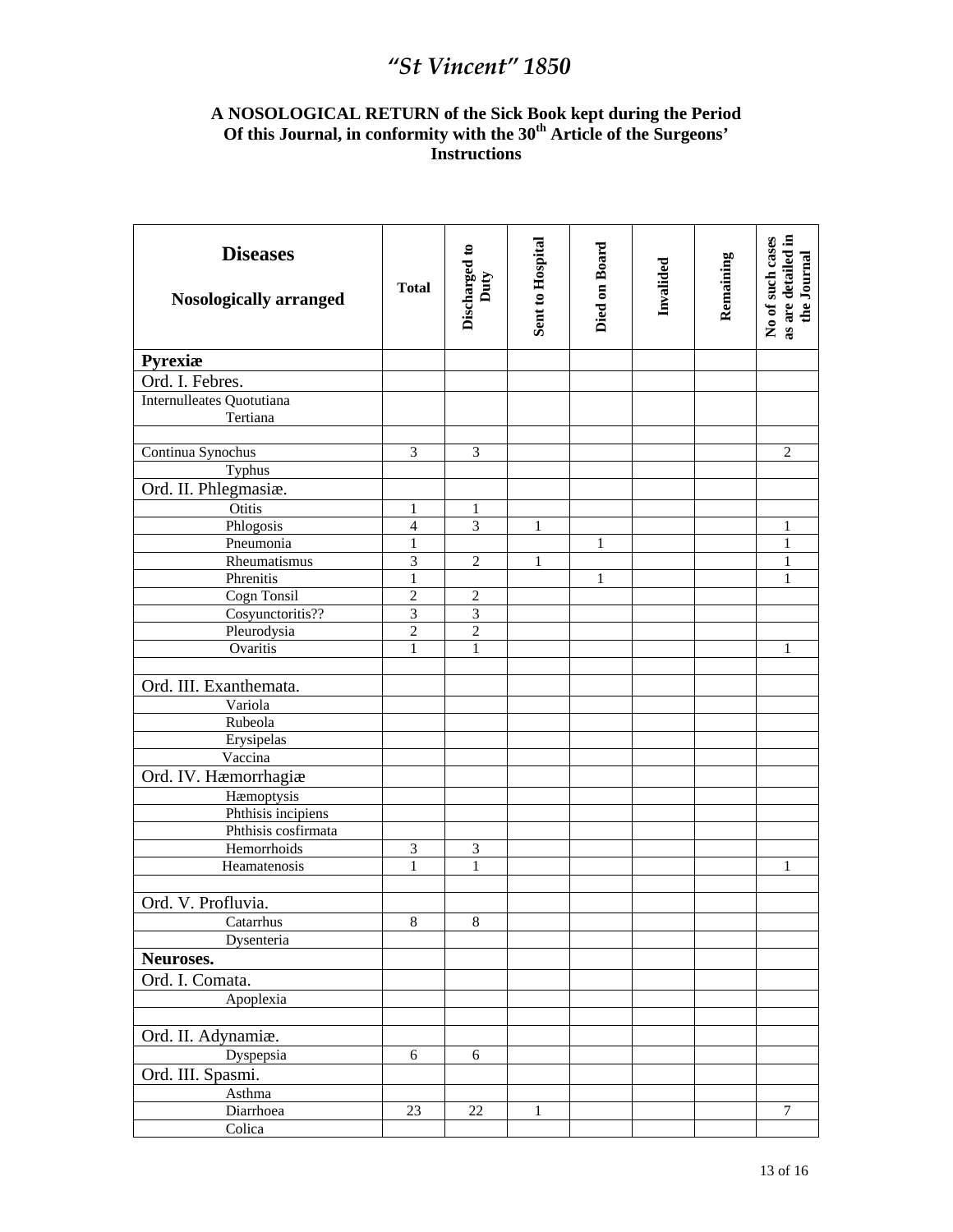| Ord. Iv. Vesaniæ.<br>Amentia<br>Mania<br>Cachexiae.<br>Ord. I. Marcores.<br>Tabes<br>Ord. II. Intumescentiae.<br>Anasarca<br>Ascites<br>Hydrothorax<br>Ord. III. Impetigines.<br>Syphilis<br>Scrophula<br>Icterus<br>Locales.<br>Ord. I. Dysaethesiae.<br>Amaurosis<br>Ord. II. Dysorexiae.<br>Ord. III. Dyscinesiae.<br>Ord. IV. Apocenoses.<br>Gonorrhoea<br>Ord. V. Epischeses<br>Ischuria<br>Obstipatio<br>6<br>6<br>Ord. VI. Tumores.<br>Aneurisma<br>Ord VII Ectopiae<br>Hernia<br>Prolapsus<br>Ord. VIII. Dialyses.<br>Vulnus<br>Ulcus<br>1<br>$\mathbf{1}$<br>1<br>$\overline{\mathbf{66}}$<br>$\zeta\,\zeta$<br>4<br>72<br>66<br>$\overline{2}$<br>17<br><b>GENERAL TOTAL</b><br>No. 10 Appendix and Article 31]<br>N.B. - The Margins are to be left clear for binding, and particular attention is to be paid to | Hysteria                        | $\overline{3}$ | $\overline{3}$ |  |  |  |
|-----------------------------------------------------------------------------------------------------------------------------------------------------------------------------------------------------------------------------------------------------------------------------------------------------------------------------------------------------------------------------------------------------------------------------------------------------------------------------------------------------------------------------------------------------------------------------------------------------------------------------------------------------------------------------------------------------------------------------------------------------------------------------------------------------------------------------|---------------------------------|----------------|----------------|--|--|--|
|                                                                                                                                                                                                                                                                                                                                                                                                                                                                                                                                                                                                                                                                                                                                                                                                                             |                                 |                |                |  |  |  |
|                                                                                                                                                                                                                                                                                                                                                                                                                                                                                                                                                                                                                                                                                                                                                                                                                             |                                 |                |                |  |  |  |
|                                                                                                                                                                                                                                                                                                                                                                                                                                                                                                                                                                                                                                                                                                                                                                                                                             |                                 |                |                |  |  |  |
|                                                                                                                                                                                                                                                                                                                                                                                                                                                                                                                                                                                                                                                                                                                                                                                                                             |                                 |                |                |  |  |  |
|                                                                                                                                                                                                                                                                                                                                                                                                                                                                                                                                                                                                                                                                                                                                                                                                                             |                                 |                |                |  |  |  |
|                                                                                                                                                                                                                                                                                                                                                                                                                                                                                                                                                                                                                                                                                                                                                                                                                             |                                 |                |                |  |  |  |
|                                                                                                                                                                                                                                                                                                                                                                                                                                                                                                                                                                                                                                                                                                                                                                                                                             |                                 |                |                |  |  |  |
|                                                                                                                                                                                                                                                                                                                                                                                                                                                                                                                                                                                                                                                                                                                                                                                                                             |                                 |                |                |  |  |  |
|                                                                                                                                                                                                                                                                                                                                                                                                                                                                                                                                                                                                                                                                                                                                                                                                                             |                                 |                |                |  |  |  |
|                                                                                                                                                                                                                                                                                                                                                                                                                                                                                                                                                                                                                                                                                                                                                                                                                             |                                 |                |                |  |  |  |
|                                                                                                                                                                                                                                                                                                                                                                                                                                                                                                                                                                                                                                                                                                                                                                                                                             |                                 |                |                |  |  |  |
|                                                                                                                                                                                                                                                                                                                                                                                                                                                                                                                                                                                                                                                                                                                                                                                                                             |                                 |                |                |  |  |  |
|                                                                                                                                                                                                                                                                                                                                                                                                                                                                                                                                                                                                                                                                                                                                                                                                                             |                                 |                |                |  |  |  |
|                                                                                                                                                                                                                                                                                                                                                                                                                                                                                                                                                                                                                                                                                                                                                                                                                             |                                 |                |                |  |  |  |
|                                                                                                                                                                                                                                                                                                                                                                                                                                                                                                                                                                                                                                                                                                                                                                                                                             |                                 |                |                |  |  |  |
|                                                                                                                                                                                                                                                                                                                                                                                                                                                                                                                                                                                                                                                                                                                                                                                                                             |                                 |                |                |  |  |  |
|                                                                                                                                                                                                                                                                                                                                                                                                                                                                                                                                                                                                                                                                                                                                                                                                                             |                                 |                |                |  |  |  |
|                                                                                                                                                                                                                                                                                                                                                                                                                                                                                                                                                                                                                                                                                                                                                                                                                             |                                 |                |                |  |  |  |
|                                                                                                                                                                                                                                                                                                                                                                                                                                                                                                                                                                                                                                                                                                                                                                                                                             |                                 |                |                |  |  |  |
|                                                                                                                                                                                                                                                                                                                                                                                                                                                                                                                                                                                                                                                                                                                                                                                                                             |                                 |                |                |  |  |  |
|                                                                                                                                                                                                                                                                                                                                                                                                                                                                                                                                                                                                                                                                                                                                                                                                                             |                                 |                |                |  |  |  |
|                                                                                                                                                                                                                                                                                                                                                                                                                                                                                                                                                                                                                                                                                                                                                                                                                             |                                 |                |                |  |  |  |
|                                                                                                                                                                                                                                                                                                                                                                                                                                                                                                                                                                                                                                                                                                                                                                                                                             |                                 |                |                |  |  |  |
|                                                                                                                                                                                                                                                                                                                                                                                                                                                                                                                                                                                                                                                                                                                                                                                                                             |                                 |                |                |  |  |  |
|                                                                                                                                                                                                                                                                                                                                                                                                                                                                                                                                                                                                                                                                                                                                                                                                                             |                                 |                |                |  |  |  |
|                                                                                                                                                                                                                                                                                                                                                                                                                                                                                                                                                                                                                                                                                                                                                                                                                             |                                 |                |                |  |  |  |
|                                                                                                                                                                                                                                                                                                                                                                                                                                                                                                                                                                                                                                                                                                                                                                                                                             |                                 |                |                |  |  |  |
|                                                                                                                                                                                                                                                                                                                                                                                                                                                                                                                                                                                                                                                                                                                                                                                                                             |                                 |                |                |  |  |  |
|                                                                                                                                                                                                                                                                                                                                                                                                                                                                                                                                                                                                                                                                                                                                                                                                                             |                                 |                |                |  |  |  |
|                                                                                                                                                                                                                                                                                                                                                                                                                                                                                                                                                                                                                                                                                                                                                                                                                             |                                 |                |                |  |  |  |
|                                                                                                                                                                                                                                                                                                                                                                                                                                                                                                                                                                                                                                                                                                                                                                                                                             |                                 |                |                |  |  |  |
|                                                                                                                                                                                                                                                                                                                                                                                                                                                                                                                                                                                                                                                                                                                                                                                                                             |                                 |                |                |  |  |  |
|                                                                                                                                                                                                                                                                                                                                                                                                                                                                                                                                                                                                                                                                                                                                                                                                                             |                                 |                |                |  |  |  |
|                                                                                                                                                                                                                                                                                                                                                                                                                                                                                                                                                                                                                                                                                                                                                                                                                             |                                 |                |                |  |  |  |
|                                                                                                                                                                                                                                                                                                                                                                                                                                                                                                                                                                                                                                                                                                                                                                                                                             |                                 |                |                |  |  |  |
|                                                                                                                                                                                                                                                                                                                                                                                                                                                                                                                                                                                                                                                                                                                                                                                                                             |                                 |                |                |  |  |  |
|                                                                                                                                                                                                                                                                                                                                                                                                                                                                                                                                                                                                                                                                                                                                                                                                                             |                                 |                |                |  |  |  |
|                                                                                                                                                                                                                                                                                                                                                                                                                                                                                                                                                                                                                                                                                                                                                                                                                             |                                 |                |                |  |  |  |
| filling up the Blanks in the Heading with the Names, Dates and Station.                                                                                                                                                                                                                                                                                                                                                                                                                                                                                                                                                                                                                                                                                                                                                     | of the Surgeon's Instructions ] |                |                |  |  |  |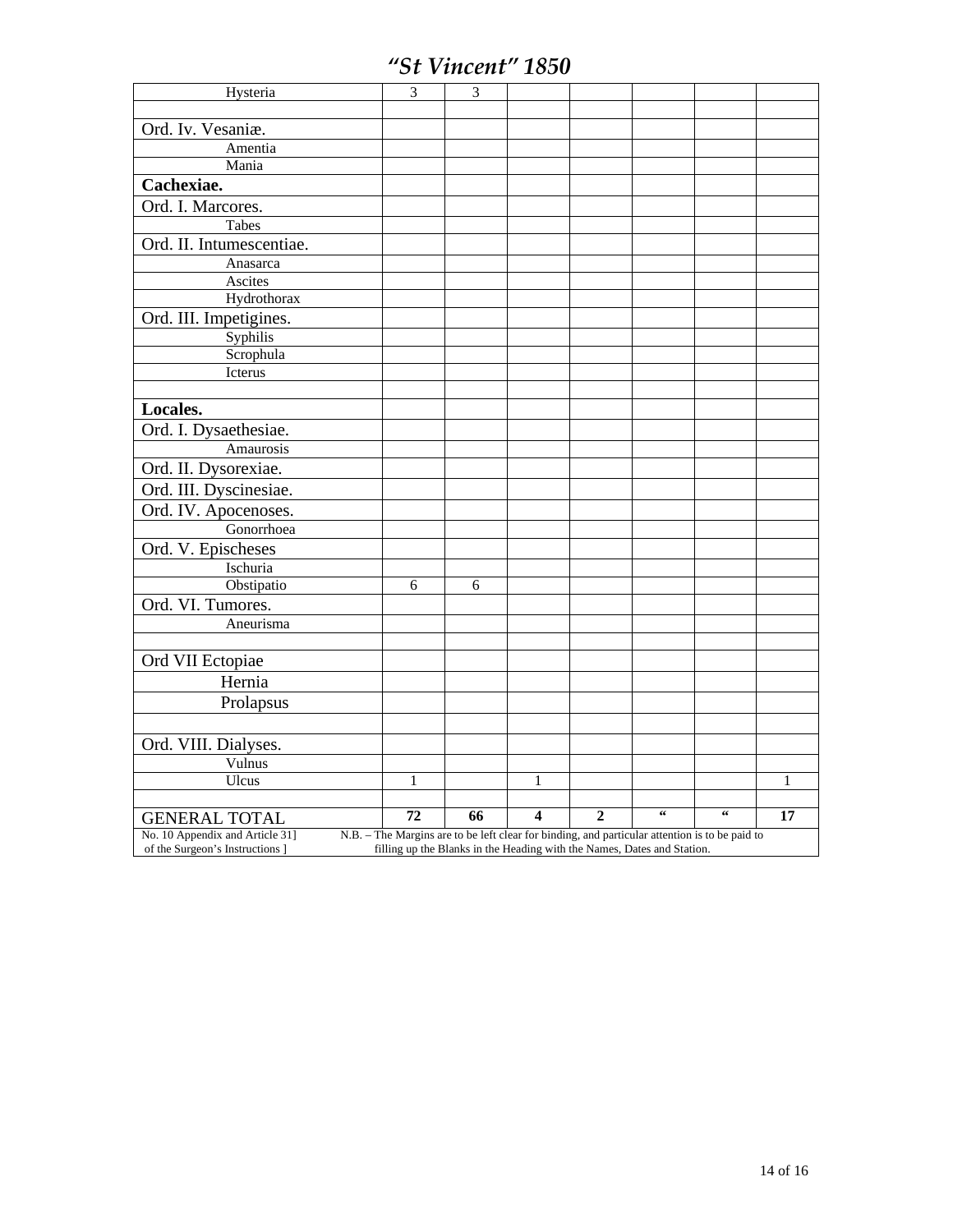#### **General Remarks**

On the 7th, 8th, and 13th December 1849, 207 Female Convicts and 26 Children of Convicts, were embarked on board the Ship St Vincent at Woolwich from Millbank Penitentiary. The whole of the Prisoners appeared to be in a healthy condition with the exception of two viz Margaret Haynes at 45, and Catherine Collins at 50. The former complained of pain and stiffnesses in right knee the latter was carried on board from the Steamer, being unable to walk according to her own statement from weakness of lower extremities. In a note received from the resident Surgeon of Milbank Prison, he stated that both these women were malingerers and that it was his opinion as well as Dr Baly's that neither of them labored under any disease. The Prisoner Collins suffered from Hysteric fits for a few weeks after embarkation, but during the remainder of the voyage she enjoyed good health. The Prisoner Haynes soon recovered the use of right knee joint by the use of stimulating liniments &c.

On the 19th December the Ship sailed from the Downs for Vandieman's Land and anchored off Hobart Town on the 4<sup>th</sup> of April 1850, without touching at any intermediate Port on the Passage. On arrival there were only one person on the Sick List and that one convalescent after an attack of Rheumatism. The Prisoners enjoyed excellent health during the whole voyage with the exception of the two that died.

 The measures adopted and to which I consider may be attributed their continuing healthy during so long a voyage were great attention to cleanliness, ventilation, and Fumigation. With respect to Fumigation I cannot speak too favourably of the solution of Chloride of Zinc I had daily opportunities of testing its effects as a Deodorizing agent. There were only two water closets for 207 women and 26 children (and these of … dimensions) consequently the odour emanating from them at times was extremely offensive. Soon after they were thoroughly washed down every morning, so much so that the Prisoners occupying the Berths on each side of the Ladder leading to the Water Closets were constantly affected with headaches until this offensive odour arising from them was removed by the solution of the Chloride of Zinc poured down them. The effluvium arising from so many women & children while in bed in warm weather was at times very disagreeable but it was soon dispersed by sprinkling the dilute solution of Chloride of Zinc outside the … Berths on both sides of the Lower deck.

The prevailing affliction during the Passage was Diarrhoea induced I consider by salt Provisions. On putting the Patients afflicted with this complaint on Hospital diet and administering the …. The Purging was soon checked. In a few of the old people it assumed a Dystention type but on bringing the system under the influence of mercury, the evacuations soon put on a healthy character. Two deaths occurred during the voyage, one from Pneumonia, the other from Inflammation of the Brain. The subject of Pneumonia was of a .l… and while recovering from a second severe attack of Diarrhoea, inflammation of the Lungs set in the disease was soon brought under control by means of counter irritation and the Sol T…. but extreme prostration super she was soon carried off in spite of [the treatment] The Prisoner who died of Inflammation of the Brain had suffered very much from syphilis and appeared of